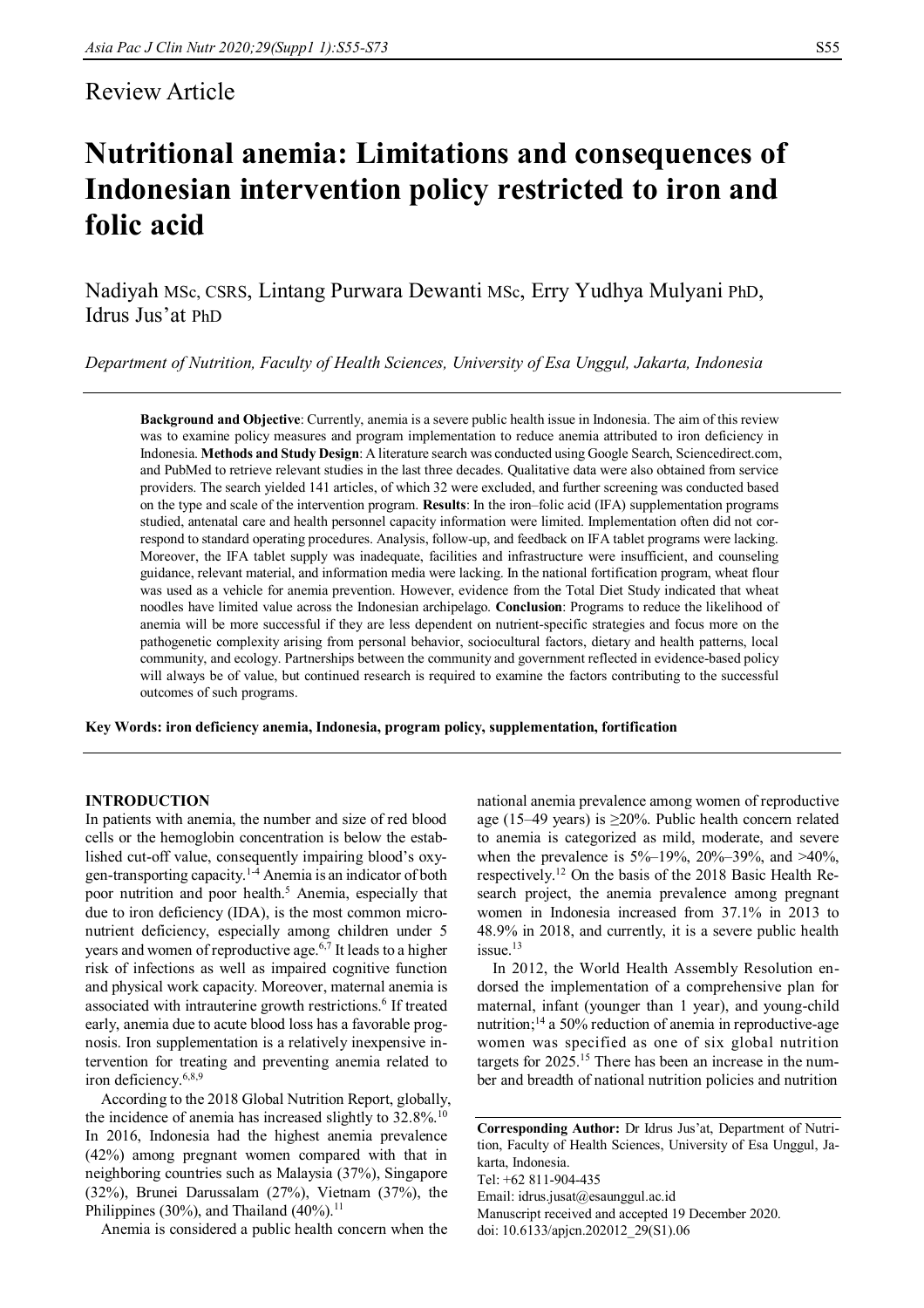targets, and their financing and implementation are outstanding challenges. More countries are prioritizing nutrition by establishing national nutrition policies and action plans: 164 countries have such plans, 61% of which are multisectoral.<sup>10</sup> Public health strategies for anemia prevention and control include improvements to dietary diversity; food fortification with iron, folic acid, and other micronutrients; distribution of iron-containing supplements; and control of infections and malaria.<sup>5</sup>

For more than three decades, Indonesia has implemented an iron intervention program. Since the 2000s, iron has been added to wheat flour as mandatory fortification. This food-based approach has been promoted. However, currently, anemia is a severe public health and nutrition issue. This paper aims to review policy measures and program implementation to reduce anemia attributed to iron deficiency in Indonesia.

# **IRON DEFICIENCY ANEMIA IN INDONESIA**

Anemia was listed as a public health burden worldwide in 2011; the World Health Organization (WHO) reported that the prevalence of anemia is the highest in children (42.6%) and the lowest in nonpregnant women  $(29.0\%)$ .<sup>16</sup> Anemia is currently among the most common and intractable nutritional problems globally. It is a global public health problem affecting both developing and developed countries, with major consequences for human health and social and economic development. WHO estimates the number of anemic people worldwide to be 2 billion in which 50% of all anemia cases attributable to iron deficiency. Iron deficiency anemia occurs at all stages of life but is more prevalent in pregnant women and young children. Adolescents, particularly girls, are vulnerable to iron deficiency. The 2002 World Health Report identified iron deficiency as one of the 10 most severe risks in countries with high infant and adult mortality.<sup>17</sup> A previous study also reported that addressing iron deficiency anemia is one of the most costeffective public health interventions.<sup>18</sup>

The 2013 Basic Health Research in Indonesia showed that the prevalence of anemia in children aged 1–4, 5–14, and 15–24 years was 28.1%, 26.4%, and 18.4%, respectively.<sup>19</sup> The prevalence of anemia increased compared with that in the previous survey conducted in 2007, which was 27.7%, 9.4%, and 6.9% in children aged 1–4, 5–14, and 15–24 years, respectively.<sup>20</sup> In particular, the prevalence of anemia in school-age children and adolescents almost tripled. The Basic Health Research project also showed that the anemia prevalence was higher in the suburbs than in urban areas.<sup>19</sup>

Compared with anemia prevalence estimates in 1997, anemia prevalence estimates were lower in 2008 for all groups, with the greatest decline occurring in children aged 5 to 11 years (25.4%). The highest prevalence of anemia was observed in children aged 0–5 years, those aged 12– 15 years, and nonpregnant and pregnant women in 2000. However, a chi-squared trend analysis revealed that the anemia prevalence declined significantly in all groups over the survey years ( $p=0.005$  for pregnant women,  $p<0.0001$ for all other groups). From this first-ever trend analysis of anemia in different populations in Indonesia, we concluded that the prevalence of anemia has decreased from 1997 to

2008 in all age and sex groups studied. Despite this progress, anemia remains a moderate public health problem in children aged <12 years and >15 years and in nonpregnant and pregnant women.<sup>21</sup>

In 1996, Muhilal reported that the prevalence of anemia among pregnant women in various parts of Indonesia ranged between 38.0% and 71.5%, and the average prevalence for the general population of Indonesia was approximately 63.5% (Table 1).

Unexpectedly, Java, the most developed part of Indonesia, was among the areas with the highest anemia prevalence of 57.8%–71.5%. Irian Jaya, one of the less developed areas, had the lowest prevalence (38%).<sup>22</sup> Moreover, the 1992 Household Health Survey showed that 63.5% of pregnant women and 55% of children under five had iron deficiency anemia. Similarly, the 1995 Household Health Survey showed that 50% of pregnant women had anemia. Pregnant women are the most at-risk population, and the prevalence of anemia (defined as hemoglobin  $\leq 11$  g/L) among this population is approximately 60% in Indonesia.<sup>23</sup> Among reproductive-age women, the prevalence of anemia in Indonesia is 30%–40%.<sup>24</sup>

In 1996, the prevalence of anemia in preschool children in various parts of Indonesia ranged between 35.8% and 60.6%, and the average prevalence at the national level was 55.5%. Similar to the situation for pregnant women, the lowest prevalence in preschool children was observed in Irian Jaya (35.8%). In Central Java, the prevalence in school children (44.9%) was the lowest, whereas the prevalence in pregnant women  $(62.5\%)$  was the highest.<sup>22</sup> Nationally, the prevalence of anemia in children under 5 years was 28.1% and in children aged 5–14 years it was  $26.4\%$ .<sup>19</sup> Thus, with a cut off of anemia prevalence  $\geq 40\%$ , anemia has become a severe public health problem in Indonesia.

# **CURRENT POLICY AND IMPLEMENTATION** *Iron Supplementation*

Research on gardeners in Indonesia showed that the ad-

**Table 1.** Anemia prevalence in children, women, and men measured during the second, third, and fourth waves of the Indonesia Family Life Surveys (IFLS)

| Group                       | Year   | Anemia $(\% )$ |
|-----------------------------|--------|----------------|
| Children $0-4y$             | 1997/8 | 46.0           |
|                             | 2000   | 54.6           |
|                             | 2007/8 | 31.4           |
| Children $5-11$ y           | 1997/8 | 46.0           |
|                             | 2000   | 36.4           |
|                             | 2007/8 | 20.6           |
| Children $12-15$ y          | 1997/8 | 27.5           |
|                             | 2000   | 28.2           |
|                             | 2007/8 | 15.8           |
| Women $>15$ y (nonpregnant) | 1997/8 | 36.0           |
|                             | 2000   | 38.8           |
|                             | 2007/8 | 26.6           |
| Women $>15$ y (pregnant)    | 1997/8 | 45.1           |
|                             | 2000   | 46.5           |
|                             | 2007/8 | 37.3           |
| Men $>15$ y                 | 1997/8 | 29.0           |
|                             | 2000   | 22.8           |
|                             | 2007/8 | 15.4           |

Source: Barkley, 2015 <sup>21</sup>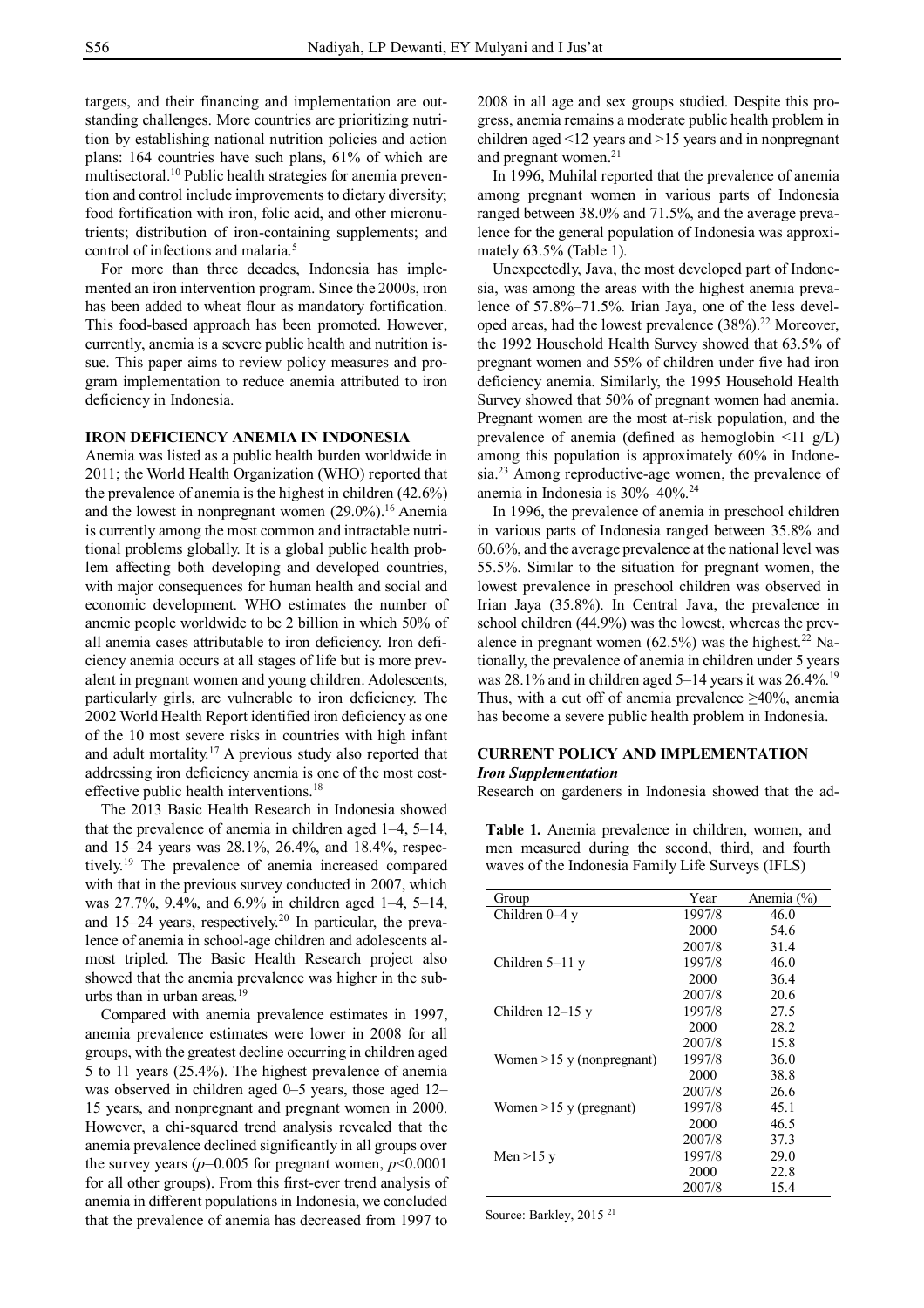ministration of 100 mg iron for 60 days resulted in a significant improvement in hematological status, performance, work output, and morbidity among anemic workers.<sup>25</sup> This result endorses the WHO recommendation of an iron supplementation program for pregnant mothers.

Supplementation with daily oral iron and folic acid is recommended by WHO as a part of antenatal care to reduce the risks of low birth weight, maternal anemia, and iron deficiency (strong recommendation). Management of major nutrition deficiency in Indonesia, including nutritional anemia, is an important part of the effort to reduce infant and toddler mortality. Hence, since 1985 several activities related to Family Nutrition Improvement Efforts (*Upaya Perbaikan Gizi Keluarga-UPGK),* such as toddler weight measurement, mother and child nutrition counseling, vitamin A supplementation, iron tablets, and oral rehydration salt administration, were conducted in *Posyandu* (Integrated Healthcare Center) as an integrated service. In the first 3 years of REPELITA (Five-Year Development Plan) IV, more than 2 million pregnant mothers had received iron tablets: 150,000 individuals in 1984/85; 660,000 individuals in 1985/86; and more than a million individuals in 1986/87.<sup>26</sup>

Jus'at demonstrated that the iron folic acid supplementation program (iron–folic acid [IFA] tablets) implemented in collaboration with the Religious Office (*Kantor Urusan Agama-KUA*), accompanied by the provision of education (KIE) on the importance of IFA tablets and their early consumption prior to pregnancy, reduced anemia prevalence from 23.8% to 14.0% during the program.<sup>27</sup> The research findings caused the release of PERMENKES RI (The Minister of Health of Republic of Indonesia Regulation) Number 97 of 2014 on Health Services Prior to Pregnancy, which aims to eradicate anemia problems.

The Regulation of Minister of Health Number 97 of 2014 on Health Service During Pregnancy states that every pregnant mother should receive a minimum of 90 IFA tablets during pregnancy from the first contact and must also be provided counseling and education on the benefits, side effects, storing instruction, and methods of consuming IFA tablets. Moreover, PERMENKES RI Number 88 of 2014 on Iron Folic Acid Tablets Standard for Reproductive Women and Pregnant Mothers and PERMENKES RI Number 51 of 2016 on Standard Nutritional Supplementation Product were established.

The Ministry of Health (MoH) through PERMENKES RI Number 88 of 2014 released the new technical specification for IFA tablets, which was valid from 2016. This new technical specification regulates the composition, dosage, and packaging of IFA tablets with the aim of increasing the effectiveness of IFA tablet administration. Each IFA tablet consists of ferrous fumarate iron equal to 60 mg elemental iron and 0.400 mg folic acid. The dosage specification is in accordance with the WHO recommendation.<sup>28</sup>

PERMENKES RI Number 51 of 2016 on Standard Nutritional Supplementation Products mentioned that for iron and folic acid tablets, iron is added in the form of a ferrous fumarate compound to increase the effectiveness of IFA tablet administration. However, Toto Sudargo, Dewanti, and Vista Ari Rahmawati showed that Fe-fumarate IFA tablets had reduced compliance among pregnant mothers in Yogyakarta, whereas commercial IFA tablets had higher

compliance rates because of their preferable flavor, smaller tablet size, and fewer side effects.<sup>29</sup> Fitriana evaluated IFA tablet program adherence in female adolescents in East Sempaja, Palu, in which Kimia Farma IFA tablets were replaced with Hemafort Pharos; female adolescents preferred Hemafort Pharos IFA tablets.<sup>30</sup> Both types of IFA tablets are Fe-fumarate, but Hemafort Pharos tablets contain multinutrients, whereas Kimia Farma IFA tablets contain only iron and folic acid. IFA tablets with multinutrients tend to be more favored and could have higher compliance (in terms of IFA tablet consumption) than IFA tablets, which contain only folic acid and iron (regardless of whether it is Fe-Fumarate or not ).

According to the 2018 Basic Health Research project, the proportion of female adolescents receiving IFA tablets was as low as 22.9%, whereas the proportion was 48.5% in the Performance Report of the Directorate of Community Nutrition of the MoH. This discrepancy is caused by the data collection methods. The percentage of girls who receive IFA tablets (TTD) was determined as the percentage of girls aged 12–18 years in junior high/high school or equivalent who receive regular iron tablets every week. Each teenage girl is expected to receive 52 iron tablets for 1 year.<sup>31</sup> On the basis of the survey results, the main reasons why female adolescents did not consume IFA tablets were the bad taste and smell of IFA tablets and because they believed that it was unnecessary to consume the tab $lets.<sup>13</sup>$ 

The 2018 Basic Health Research project revealed that the percentage of pregnant women who received IFA tablets was 73.2%, which is slightly lower than the percentage of pregnant women who received IFA tablets in the 2018 Performance Report of the Directorate of Community Nutrition, MoH (81.2%). A positive trend was found for the percentage of pregnant women who received 90 IFA tablets during pregnancy from 2015 to 2018, even though it was still below the target (Figure 1). Moreover, the level of compliance of pregnant women in consuming ≥90 iron tablets during pregnancy only reached 38.1%.<sup>13,32</sup> Generally, the main reasons for noncompliance with IFA consumption by pregnant women were dislike, boredom, forgetfulness, feeling nauseous, and/or vomiting due to pregnancy.<sup>13</sup>

Tablet consumption was defined as the taking of IFA tablets containing iron and folic acid, both from the program and independently, by adolescent girls or pregnant women. This definition does not accurately describe the government's capacity to cover the requirements of IFA tablets in the supplementation program. On the basis of information related to the realization of iron supplement availability from the Directorate of Public Medicines and Health Supplies, the Directorate General of Pharmacy and Health Equipment, MoH, the iron supplement supply in 2017 was only 75% due to budget efficiency measures. Starting from 2019 to 2020, each region in Indonesia outside the stunting locus (priority area of stunting) was required to procure IFA tablets using Health Special Allocation Funds (DAK). IFA tablets for regions in the stunting locus were procured using the central budget. For 2021, the procurement of all iron supplements (in regions both in the stunting locus and outside the stunting locus) will be conducted by the center.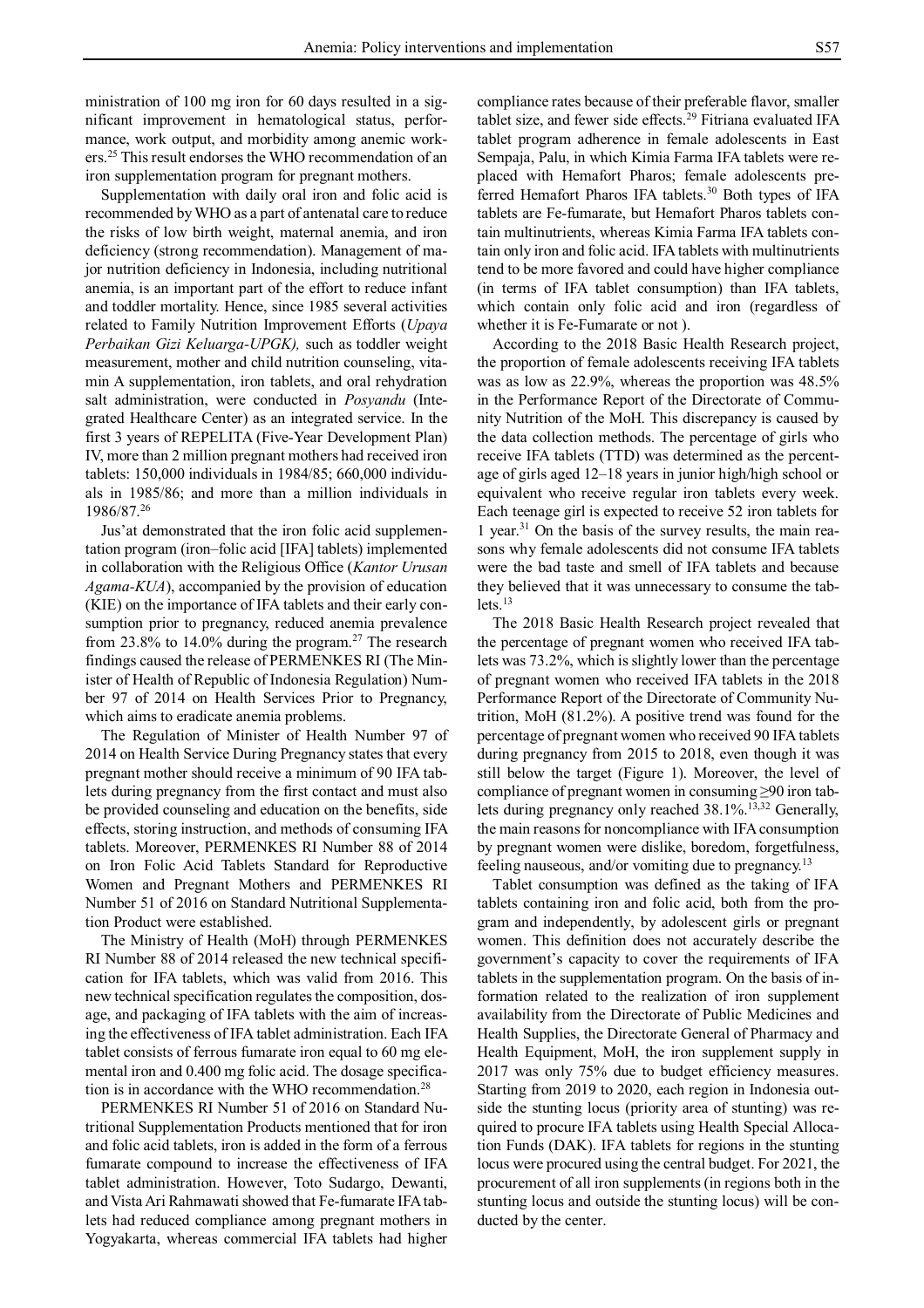

Figure 1. Percentage of pregnant women who received 90 IFA tablets during pregnancy (2015–2018). Source: Directorate of Community Nutrition of the MoH, 2018.<sup>32</sup>

Table 2 provides a summary of IFA tablet supplementation program evaluation in various areas in Indonesia. In general, the quality of antenatal care was low; the capacity of health personnel was low; IFA tablet program implementation did not correspond to the SOP; analyses, followup, and feedback were lacking in IFA tablet program reports; facilities and infrastructure were insufficient; counseling guidance was lacking; and counseling material, information media, and IFA tablet supply were insufficient.

On the basis of the Directorate of Community Nutrition's 2018 Budget Realization Report, the available budget for procuring IFA tablets for pregnant women was Rp 6,283,713,000, and Rp 5,810,354,524 of this amount has been spent (amounting to 92.47% of the total budget).<sup>32</sup> According to the results of an inspection, the Audit Board of the Republic of Indonesia (BPK-RI) concluded that the MoH of the Republic of Indonesia was not effective in managing funds for goods in 2018. Rp 6.13 billion of state money was wasteful spending; IFA tablets remained undistributed throughout 2018 until the expiration date in 2019. The MoH has not conducted adequate planning for delivering goods to local governments. The calculation for planning the need of goods was not carried out with the adequate basic variables for the central and regional governments. The variables used in the calculation at the provincial health office differ between the program implementing division and the pharmaceutical installation division. This has resulted in an inconsistency in the planning calculations for IFA tablet (TTD) procurement by provincial health offices; these calculations are used in the joint preparation of the drug given nationally. An examination of the dropping realization due to this inappropriate planning showed that a proportion of vitamin A tablets and IFA tablets for pregnant women and teenage girls was not used by the expiration date, resulting in a loss of IDR  $6.13$  billion.<sup>33</sup>

Supplementation is generally effective on a small scale. However, when it is implemented on a larger or national scale, its effectiveness is influenced by four aspects: appropriate planning for procurement and distribution, preparation of health service providers and communication with mothers, quality control and effective product traceability, and intensive monitoring and supervision. <sup>34</sup> WHO guidance for iron and folic acid supplementation has already emphasized the following:

"The implementation of a behavior change communication strategy to communicate the benefits of the intervention and management of side effects is vital to improving the acceptability of and adherence to recommended supplementation schemes". 6

#### *Iron fortification*

For reducing anemia, the fortification program is considered cheaper and more effective than the supplementation program. WHO recommends iron fortification in various compound categories, including water-soluble, poorly water-soluble but soluble in dilute acid, water-insoluble, and poorly soluble in dilute acid, and encapsulated forms. The selection of the iron fortificant depends on the type of food vehicle targeted for fortification because it influences the effectiveness of iron fortification in terms of iron availability.<sup>35</sup> The iron compounds recommended by WHO to fortify cereals are ferrous sulfate, ferrous fumarate, ferric pyrophosphate, and electrolytic iron.<sup>36</sup>

In 1993, the New Order Government established the State Ministry of Food Affair and initiated a policy on food fortification and strengthened it in REPELITA III in one of the chapters of Food Law of 1996 Article 27. Chapter III on Food Quality and Nutrition in Article 27 of the Law states the following: "In terms of deficiency or decrease in society's nutritional status, the government can set requirements for improvement and enrichment of certain circulated food nutrient." The term nutrient enrichment means fortification. In response to the effectuation of this food law, the MoH issued a ministerial decree dated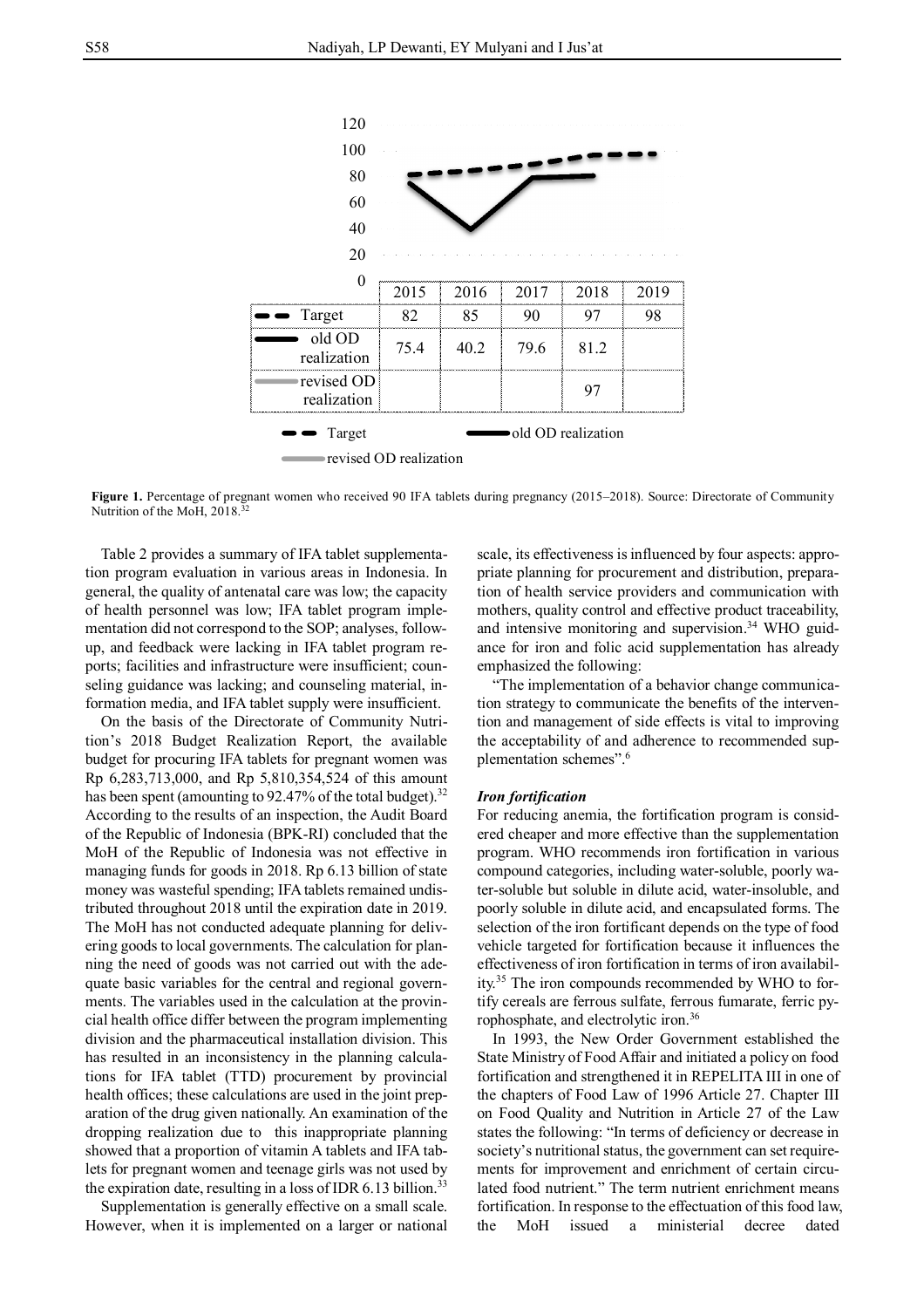| No | Authors (year)                                                         | Title                                                                                                                                                                   | Location                                                                                | Method                                                                                                                                                                                                                                                                                                                                                                                                                                                 | Result                                                                                                                                                                                                                                                                                                                                                                                                                                                                                                                                                                                                                                                                                                                                                                                                                                                                                                                                                                                                                                                          | Suggestion                                                                                                                                                                                                                     |
|----|------------------------------------------------------------------------|-------------------------------------------------------------------------------------------------------------------------------------------------------------------------|-----------------------------------------------------------------------------------------|--------------------------------------------------------------------------------------------------------------------------------------------------------------------------------------------------------------------------------------------------------------------------------------------------------------------------------------------------------------------------------------------------------------------------------------------------------|-----------------------------------------------------------------------------------------------------------------------------------------------------------------------------------------------------------------------------------------------------------------------------------------------------------------------------------------------------------------------------------------------------------------------------------------------------------------------------------------------------------------------------------------------------------------------------------------------------------------------------------------------------------------------------------------------------------------------------------------------------------------------------------------------------------------------------------------------------------------------------------------------------------------------------------------------------------------------------------------------------------------------------------------------------------------|--------------------------------------------------------------------------------------------------------------------------------------------------------------------------------------------------------------------------------|
|    | Siekmans et<br>al. $(2018)^{79}$                                       | Barriers and ena-<br>blers of IFA sup-<br>plementation for<br>pregnant women                                                                                            | Afghanistan,<br>Bangladesh,<br>Indonesia,<br>Ethiopia,<br>Kenya,<br>Nigeria,<br>Senegal | Formative research was conducted using<br>mixed qualitative and quantitative methods.<br>Indonesia:<br>FGD: PW or PPW (n=6 groups), influential<br>persons ( $n=6$ groups); IDI: PW or PPW ( $n=24$ ),<br>key influencers ( $n=24$ ), village health work-<br>ers-midwives or nurses (n=6), facility health<br>workers ( $n=12$ ), TBA ( $n=8$ ), cadres or CHWs<br>$(n=8)$ , community leaders $(n=12)$ , district and<br>provincial level $(n=18)$   | Opportunity:<br>All pregnant mothers and health care workers under-<br>stand the description of anemia symptoms.<br>Hindrance:<br>- Pregnant mothers do not think that they are at risk.<br>- The low access and quality of ANC services reduce the<br>scope of and compliance with IFA tablet consumption:<br>Inadequacy of IFA tablet provision<br>a.<br>b. Insufficiency of counseling to encourage<br>compliance with IFA tablet consumption                                                                                                                                                                                                                                                                                                                                                                                                                                                                                                                                                                                                                | - Community-based<br>delivery and<br>counseling of IFA and<br>referral to ANC<br>- Improve ANC access<br>and quality<br>Renewed investment<br>in training for service<br>providers<br>- Ensure effective<br>behavioral changes |
| 2  | Natalia et al.<br>$(2017)^{80}$                                        | The scope of<br>ANC and Fe tab-<br>lets, their relation-<br>ship with anemia<br>prevalence in East<br>Java                                                              | 21 Regencies/<br>Cities in East<br>Java                                                 | Quantitative study using secondary data from a<br>regency/city on anemia prevalence in pregnant<br>mothers with Hb level of $\leq$ 11 g/dL registered<br>in the Nutrition and Family Health Section of<br>East Java Province Health Services.<br>Data analysis was through Pearson correlation.                                                                                                                                                        | - There was no correlation between ANC coverage and<br>Fe tablets and anemia prevalence $(p>0.05)$ .<br>- The coverage of Fe tablet administration to pregnant<br>mothers through ANC services did not describe high<br>or low anemia prevalence in pregnant mothers.                                                                                                                                                                                                                                                                                                                                                                                                                                                                                                                                                                                                                                                                                                                                                                                           |                                                                                                                                                                                                                                |
| 3  | Toto Sudargo,<br>Dewanti, Vista<br>Ari Rah-<br>mawati<br>$(2020)^{29}$ | Comparing the ef-<br>ficiency between<br>commercial and<br>governmental<br>iron-folic acid<br>(IFA) supplement<br>among pregnant<br>women in Yogya-<br>karta and Sleman | Yogyakarta<br>City and<br>Sleman<br>Regency<br>within the<br>Yogyakarta<br>Province     | Using the mixed-method approach, the study<br>evaluated and compared the efficiency between<br>commercial IFA and IFA provided free by the<br>government to pregnant women across all com-<br>munity health centers (Puskesmas). Hemoglo-<br>bin was measured using a rapid test kit to de-<br>termine anemia status. An interview was con-<br>ducted to qualitatively evaluate participants'<br>perception toward both types of supplementa-<br>tion. | - Yogyakarta had the highest prevalence of anemia<br>$(35.49\%)$ , whereas the prevalence was 8.90% in<br>Sleman.<br>Yogyakarta City has preferably been using commercial<br>IFA, replacing supplements provided by the<br>government, since 2006, whereas in Sleman Regency,<br>a similar change was noted between 2015 and 2018.<br>However, in 2019, modified IFA was introduced in<br>Sleman with Fe-Fumarate as the iron compound,<br>replacing Fe-Sulfate. This has caused a decrease in<br>compliance, leading to a return to the use of<br>commercial IFA.<br>- In Yogyakarta City, total coverage (100%) was<br>achieved with commercial IFA in Puskesmas<br>Danurejan 2, whereas the lowest coverage (66.9%)<br>was found in Puskesmas Mantrijeron. In Sleman<br>Regency, the highest and lowest coverage was 99.14%<br>(Puskesmas Depok 2) and 77.68% (Puskesmas<br>Pakem), respectively.<br>- The use of commercial IFA has resulted in higher<br>compliance as it has a more preferable taste and flavor,<br>smaller size, and fewer side effects. | The use of commercial<br>IFA in the government<br>supplementation pro-<br>gram to improve com-<br>pliance and acceptance<br>among pregnant<br>women.                                                                           |

**Table 2.** Evaluation studies of the iron supplementation program for adolescent girls and pregnant women in various regions of Indonesia

PPW: postpartum women; PW: pregnant women; CHW: community health worker; FGD: focus group discussion; IDI: in‐depth interview; IFA: iron–folic acid; TBA: traditional birth attendant; ANC: antenatal care; IDA: iron deficiency anemia; IFE: internal factor evaluation; EFE: external factor evaluation; SWOT: strengths, weaknesses, opportunities, and threats; AHP: analytical hierarchy process; SOP: standard operating procedure; Hb: Hemoglobin.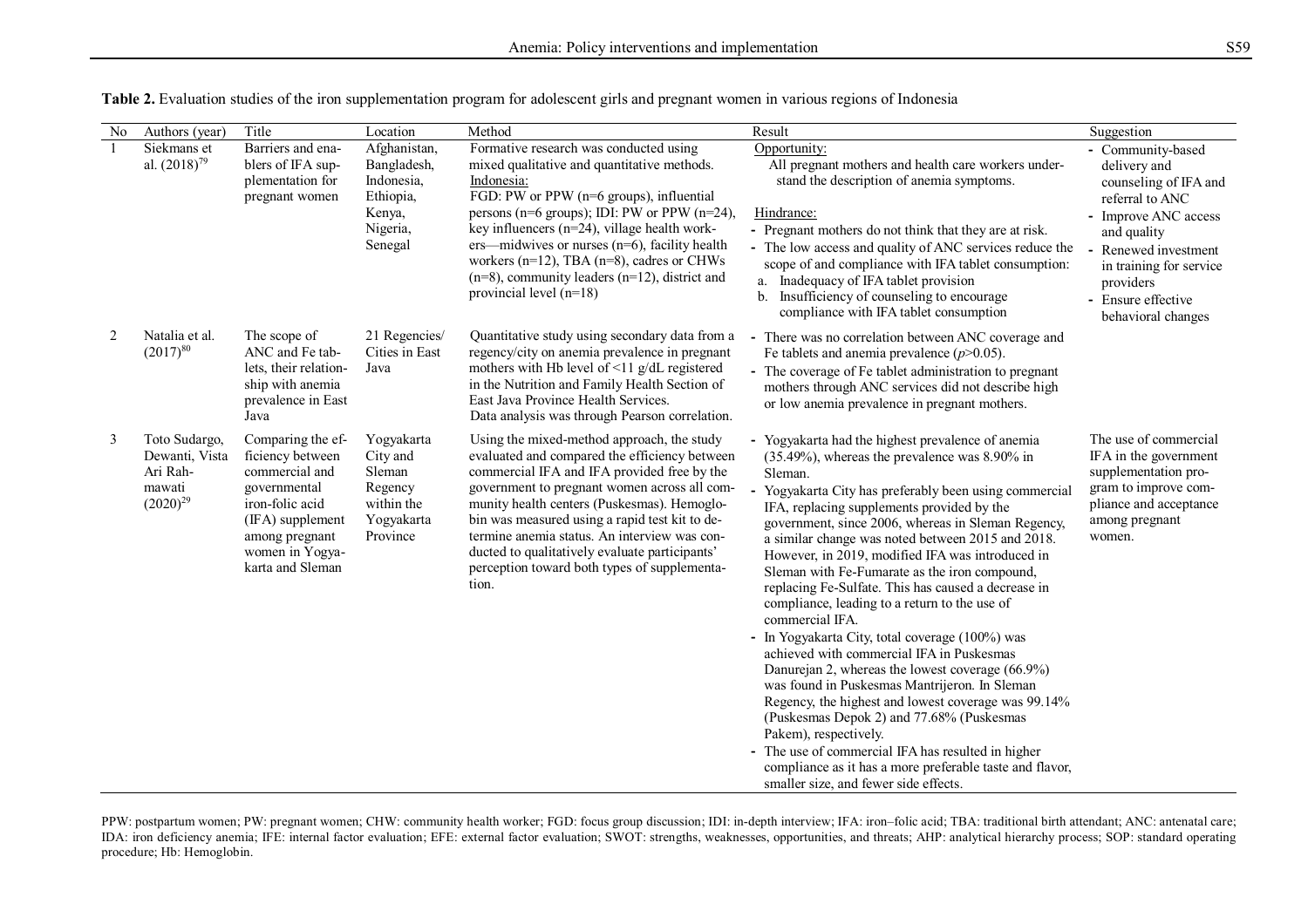| No             | Authors<br>(year)                      | Title                                                                                                                                               | Location                             | Method                                                                                                                                                                                                                                                                                                                                                                                                                                                                                                                                  | Result                                                                                                                                                                                                                                                                                                                                                                                              | Suggestion                                                                                                                                                                                                                                                                                                                                                                                                                                                                                                                                                                                                                          |
|----------------|----------------------------------------|-----------------------------------------------------------------------------------------------------------------------------------------------------|--------------------------------------|-----------------------------------------------------------------------------------------------------------------------------------------------------------------------------------------------------------------------------------------------------------------------------------------------------------------------------------------------------------------------------------------------------------------------------------------------------------------------------------------------------------------------------------------|-----------------------------------------------------------------------------------------------------------------------------------------------------------------------------------------------------------------------------------------------------------------------------------------------------------------------------------------------------------------------------------------------------|-------------------------------------------------------------------------------------------------------------------------------------------------------------------------------------------------------------------------------------------------------------------------------------------------------------------------------------------------------------------------------------------------------------------------------------------------------------------------------------------------------------------------------------------------------------------------------------------------------------------------------------|
| $\overline{4}$ | Rahmiati et<br>al. $(2018)^{81}$       | Qualitative study<br>about factors and<br>strategy improve-<br>ment of iron sup-<br>plementation on<br>pregnant woman<br>in Tasikmalaya<br>District | Tasikmalaya<br>Regency               | Cross sectional study and in-depth interview with<br>the head of the IDA tablet program stakeholder.<br>IFE and EFE analyses were used to reveal the sit-<br>uation of IDA supplementation.<br>A SWOT analysis was used to provide an alterna-<br>tive strategy, and the AHP was used to determine<br>the priority of strategies.                                                                                                                                                                                                       | An IFE score of 2.14 demonstrates that<br>internally, the program did not optimize the<br>strengths and did not improve the<br>weaknesses.<br>EFE score of 2.10 indicates that the program<br>did not optimize opportunities and did not<br>improved the weakness.                                                                                                                                  | - The alternative strategy involved<br>the improvement of commitment,<br>roles, and partnerships among<br>stakeholders; the improvement of<br>the action program; the<br>improvement of facilities and<br>infrastructure; and the<br>improvement of health worker<br>capacity.                                                                                                                                                                                                                                                                                                                                                      |
|                | Permatasari<br>et al.<br>$(2018)^{82}$ | The effectiveness<br>of an iron supple-<br>mentation pro-<br>gram among ado-<br>lescent girls in<br>Bogor City                                      | Bogor City,<br>West Java<br>Province | Quasi-experiment, pre-post intervention, effec-<br>tiveness study. This study was performed parallel<br>to the Prevention and Management Program of<br>IDA on Junior High School and High School Ad-<br>olescent Girls that was conducted by the Health<br>Service of Bogor City (by administering iron sup-<br>plement tablets; 60 mg of elemental iron and 0.25<br>mg of folic acid) for 16 weeks, with weekly sup-<br>plementation and 10 tablets during the menstrual<br>period. Tablets that must be consumed were 52 in<br>total. | - The anemia prevalence among adolescent<br>girls decreased after the intervention. The<br>most influential factor for the increase in the<br>Hb level in this study was the initial status of<br>H <sub>b</sub> .<br>- The IDA Prevention Program was<br>considered as ineffective, though there was a<br>decrease in prevalence. The level of IFA<br>tablet consumption compliance was still low. | - The IFA tablet administration<br>program should be conducted by<br>ensuring that participants<br>consume the tablets together on<br>the appointed day to increase<br>compliance and place their<br>compliance card on the shelf in<br>their classroom.<br>- The popularization of IFA tablet<br>consumption for parents should<br>be conducted so that students can<br>obtain support and parents can<br>understand the importance of<br>consuming IFA tablets and<br>provide food that is rich in iron,<br>particularly animal-derived food,<br>which is rarely consumed by<br>participants (meat, chicken, liver,<br>and fish). |

| Table 2. Evaluation studies of the iron supplementation program for adolescent girls and pregnant women in various regions of Indonesia (cont.) |  |  |  |
|-------------------------------------------------------------------------------------------------------------------------------------------------|--|--|--|
|                                                                                                                                                 |  |  |  |

PPW: postpartum women; PW: pregnant women; CHW: community health worker; FGD: focus group discussion; IDI: in-depth interview; IFA: iron-folic acid; TBA: traditional birth attendant; ANC: antenatal care; IDA: iron deficiency anemia; IFE: internal factor evaluation; EFE: external factor evaluation; SWOT: strengths, weaknesses, opportunities, and threats; AHP: analytical hierarchy process; SOP: standard operating procedure; Hb: Hemoglobin.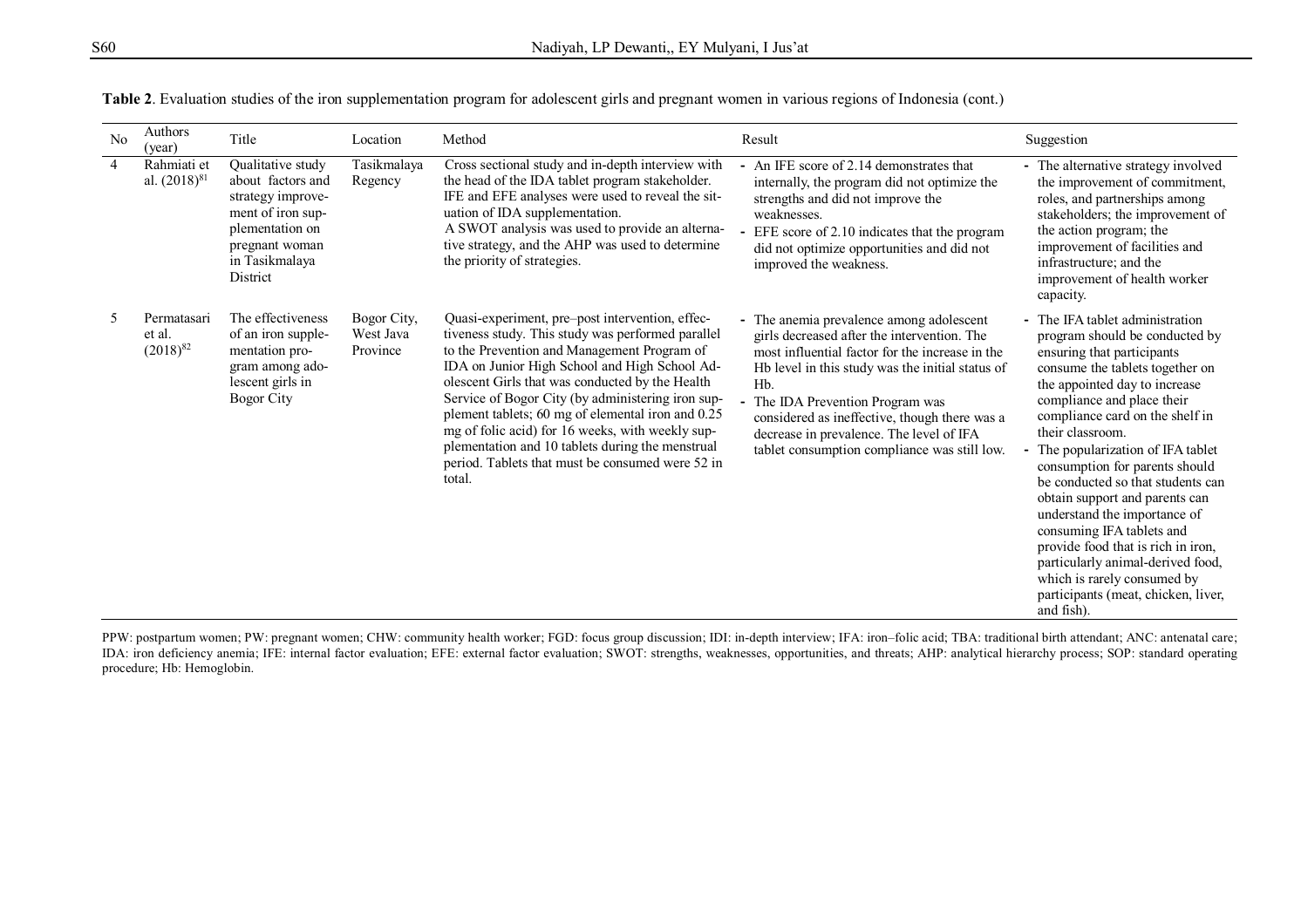| No | Authors<br>(year)               | Title                                                                                                                                                                                       | Location                                                                                                      | Method                                                                                                                                                                                                                                                                                                                                                                                                                                                                     | Result                                                                                                                                                                                                                                                                                                                                                                                                                                                                                                                                                                                                                                                                                                                                                      | Suggestion                                                                                                                                                                                                                                                                    |
|----|---------------------------------|---------------------------------------------------------------------------------------------------------------------------------------------------------------------------------------------|---------------------------------------------------------------------------------------------------------------|----------------------------------------------------------------------------------------------------------------------------------------------------------------------------------------------------------------------------------------------------------------------------------------------------------------------------------------------------------------------------------------------------------------------------------------------------------------------------|-------------------------------------------------------------------------------------------------------------------------------------------------------------------------------------------------------------------------------------------------------------------------------------------------------------------------------------------------------------------------------------------------------------------------------------------------------------------------------------------------------------------------------------------------------------------------------------------------------------------------------------------------------------------------------------------------------------------------------------------------------------|-------------------------------------------------------------------------------------------------------------------------------------------------------------------------------------------------------------------------------------------------------------------------------|
| 6  | Briawan et al.<br>$(2009)^{83}$ | The determinant of<br>success iron sup-<br>plementation pro-<br>gram for school<br>students                                                                                                 | Bekasi                                                                                                        | The intended success of the program is de-<br>termined based on a change in anemia sta-<br>tus and increase in hemoglobin level. The<br>brand of the capsules provided for the IDA<br>Prevention Program by Bekasi Health Ser-<br>vice was Diabion. The analyzed variables<br>were capsule consumption compliance,<br>health status, and initial status of anemia,<br>age, nutritional status, and hand-washing<br>habits as well as animal food consumption<br>frequency. | Overall, anemia prevalence was reduced, but a<br>difference was noted between the change pattern of<br>anemia prevalence of high school girls, which was<br>increasing, and that of junior high school girls, which<br>was also increasing.<br>- The average compliance level of capsule<br>consumption was 84.9% (good) presumably due to<br>the absence of side effects<br>- A relationship was found between initial anemia<br>status, menstruation status, hand-washing habit,<br>animal food consumption frequency, and increase in<br>hemoglobin level.<br>- The determinants of the iron supplementation<br>program (the anemia status change and the increase<br>in the hemoglobin level) were hand-washing habits<br>and initial status of anemia. | The frequency of students'<br>consumption of animal food<br>was very low; this should be of<br>concern to parents.                                                                                                                                                            |
|    | Dahlia et al.<br>$(2013)^{84}$  | The evaluation of<br>iron tablet admin-<br>istration program<br>for pregnant moth-<br>ers at Binamu<br>Community Health<br>Center, Binamu<br>Subdistrict,<br>Jeneponto Regency              | The area of<br>Binamu Com-<br>munity Health<br>Center,<br>Binamu Sub-<br>district.<br>Jeneponto Re-<br>gency. | This was a descriptive survey study de-<br>scribing the IFA tablet program implemen-<br>tation for pregnant mothers in terms of in-<br>put, process, and output through interviews<br>and observations.                                                                                                                                                                                                                                                                    | - The availability of IFA tablets was not sufficient.<br>- No technical guidance was available.<br>- In the planning process (Health Office Work Unit<br>Budget Plan), planning for IFA tablet accessibility<br>based on the target/beneficiary was not conducted.                                                                                                                                                                                                                                                                                                                                                                                                                                                                                          |                                                                                                                                                                                                                                                                               |
| 8  | Tuju et al.<br>$(2013)^{85}$    | The analysis of IFA<br>administration pro-<br>gram implementa-<br>tion by midwife in<br>community health<br>center in the area of<br>South Minahasa<br>Regency Commu-<br>nity Health Center | 17 subdis-<br>tricts of South<br>Minahasa Re-<br>gency                                                        | The type of research was observational de-<br>scriptive analytic and cross-sectional.                                                                                                                                                                                                                                                                                                                                                                                      | - The variable affecting the implementation of the IFA<br>tablet program was bureaucracy<br>- The implementation of the IFA tablet program did<br>not follow the existing SOP.                                                                                                                                                                                                                                                                                                                                                                                                                                                                                                                                                                              | - Provision of education for<br>midwives regarding the<br>benefits in complying with<br>the SOP of IFA tablet<br>administration.<br>- Give incentives to midwives<br>who must implement the<br>program in accordance with<br>standards that fulfill coverage<br>requirements. |

**Table 2**. Evaluation studies of the iron supplementation program for adolescent girls and pregnant women in various regions of Indonesia(cont.)

PPW: postpartum women; PW: pregnant women; CHW: community health worker; FGD: focus group discussion; IDI: in-depth interview; IFA: iron-folic acid; TBA: traditional birth attendant; ANC: antenatal care; IDA: iron deficiency anemia; IFE: internal factor evaluation; EFE: external factor evaluation; SWOT: strengths, weaknesses, opportunities, and threats; AHP: analytical hierarchy process; SOP: standard operating procedure; Hb: Hemoglobin.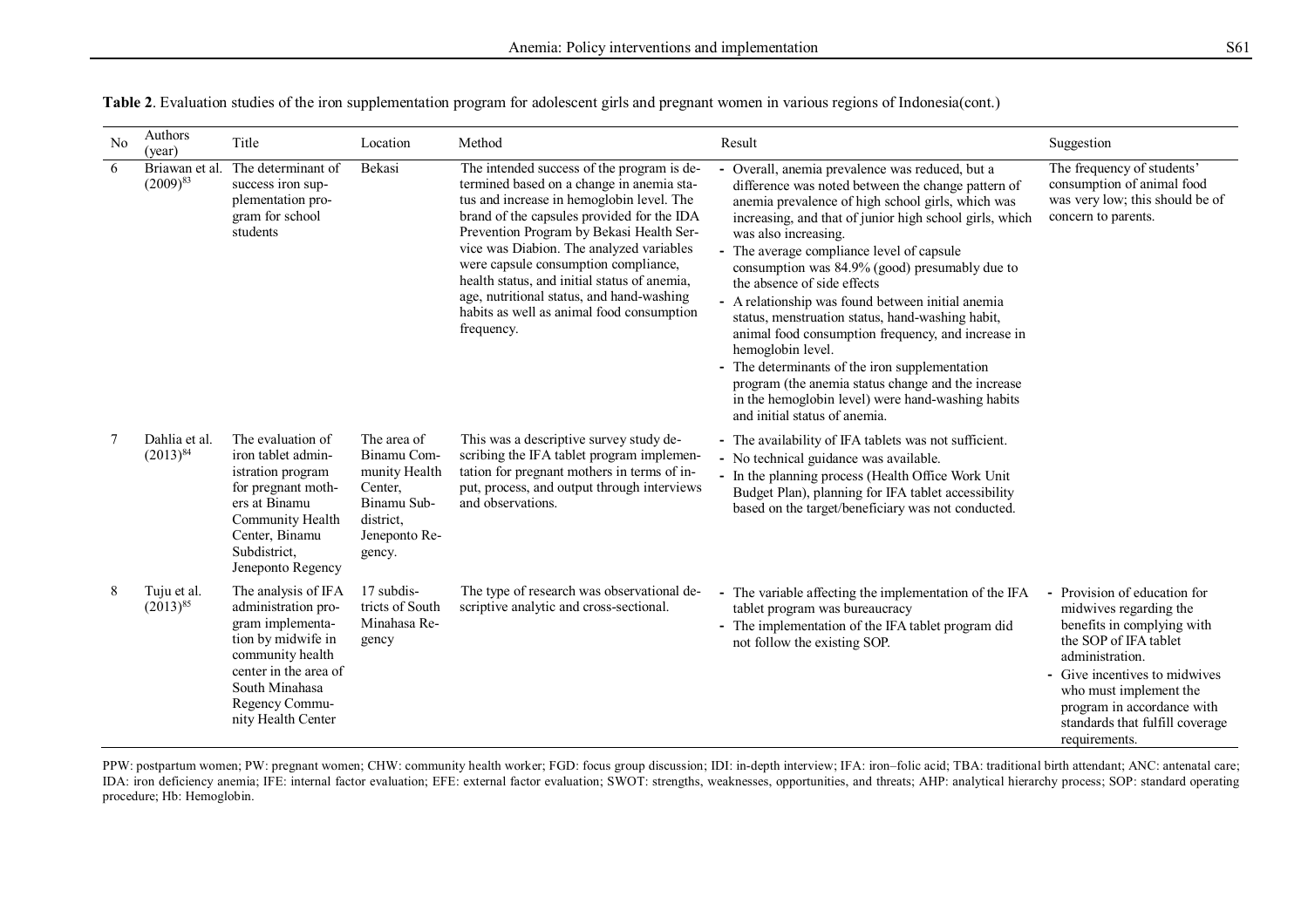| N <sub>o</sub> | Authors (year)                                  | Title                                                                                                                                                                                                                            | Location                                                                        | Method                                                                                                                                                                                                                                                                                                                                                                       | Result                                                                                                                                                                                                                                                                                                                                                                                                                                                                                                                                                                                                                                                                                                                                                                                                              | Suggestion |
|----------------|-------------------------------------------------|----------------------------------------------------------------------------------------------------------------------------------------------------------------------------------------------------------------------------------|---------------------------------------------------------------------------------|------------------------------------------------------------------------------------------------------------------------------------------------------------------------------------------------------------------------------------------------------------------------------------------------------------------------------------------------------------------------------|---------------------------------------------------------------------------------------------------------------------------------------------------------------------------------------------------------------------------------------------------------------------------------------------------------------------------------------------------------------------------------------------------------------------------------------------------------------------------------------------------------------------------------------------------------------------------------------------------------------------------------------------------------------------------------------------------------------------------------------------------------------------------------------------------------------------|------------|
| 9              | Secapramana<br>$(2015)^{86}$                    | Fe tablet admin-<br>istration at Klari<br>Subdistrict Com-<br>munity Health<br>Center, Karawang<br>Regency, West<br>Java.                                                                                                        | Klari Subdistrict<br>Community Health<br>Center, Karawang<br>Regency, West Java | An evaluation was conducted by compar-<br>ing the coverage of the Fe tablet admin-<br>istration program for pregnant mothers in<br>Klari Subdistrict Community Health Cen-<br>ter, Karawang Regency, West Java, from<br>January to December 2015 using the<br>standard system approach.                                                                                      | The need for Fe tablets in Klari Community Health Center,<br>Kawarang Regency, was 277,200 Fe tablets. The provision of Fe<br>tablets was conducted by the government and a private party.<br>Leaflets and posters for education were absent.<br>- Transportation was available, but there were some areas that could<br>be reached by car.<br>- The majority of the population in Klari subdistrict, Karawang<br>Regency, have low education, and many pregnant mothers had not<br>checked their pregnancy status regularly, and some of them were<br>purposely not taking the Fe tablet or not consuming them.<br>- In the planning of the program, no written data were available.<br>- Planning for the designated service for Fe distribution does not<br>exist.<br>- No recording or reporting was performed. | <b>NA</b>  |
| 10             | Maitri et al.<br>$(2017)^{87}$                  | The Evaluation of<br>iron folic acid<br>(IDA) tablet ad-<br>ministration as the<br>preventive and<br>curative effort for<br>anemia among<br>pregnant women<br>at Kraton Com-<br>munity Health<br>Center in Yogya-<br>karta City. | Kraton Community<br>Health Center in<br>Yogyakarta City                         | Data were obtained from secondary data<br>and an in-depth interview with the chief<br>of the Community Health Center, KIA<br>staff, nutrition staff, pharmaceutical per-<br>sonnel, the cadre of pregnant mothers'<br>companions, and pregnant mothers; also,<br>interviews were conducted using ques-<br>tionnaire to determine the knowledge<br>level of pregnant mothers. | - The level of IFA tablet consumption compliance was good.<br>Education related to IFA tablets from midwives was good, and there<br>were high levels of knowledge, self-motivation, and family support,<br>with an absence of side effects from consuming IFA tablets.<br>The high prevalence of anemia in pregnant women in 2016 (33%),<br>was caused by the following:<br>- The lack of IFA tablet distribution.<br>- The consumption of various IFA tablets from the market with an<br>IFA content that did not meet the standard<br>- IFA tablet administration was not performed from the beginning of<br>the pregnancy.<br>- The consumption pattern of pregnant mothers was not appropriate.                                                                                                                 | NA         |
| 11             | Fitriana and<br>Dwi Pramardika<br>$(2019)^{30}$ | Evaluation of iron<br>folic acid tablet<br>program for fe-<br>male adolescents                                                                                                                                                   | Bengkuring Com-<br>munity Health Cen-<br>ter, East Sempaja,<br>Palu             | Evaluation research using the qualitative<br>research method in the form of in-depth<br>interviews followed by content analysis.<br>The quantitative method was performed<br>to examine Hb level.                                                                                                                                                                            | - As many as 3 of 10 female adolescents in the Integrated Service<br>Unit Community Health Center of Bengkuring had anemia.<br>- The replacement of IFA tablet Kimia Farma (2018) with Hemafort<br>Pharos (2019) increased compliance among female adolescents in<br>the IFA tablet program.<br>- Facilities and infrastructure were lacking in the anemia and IFA<br>tablet program.<br>- There was a discrepancy in distribution, which was performed once<br>a month at Bengkuring Community Health Center.<br>- Monitoring of IFA tablet consumption compliance and hemoglobin<br>levels in female adolescents was not performed.                                                                                                                                                                               | NA         |

**Table 2**. Evaluation studies of the iron supplementation program for adolescent girls and pregnant women in various regions of Indonesia (cont.)

PPW: postpartum women; PW: pregnant women; CHW: community health worker; FGD: focus group discussion; IDI: in‐depth interview; IFA: iron–folic acid; TBA: traditional birth attendant; ANC: antenatal care; IDA: iron deficiency anemia; IFE: internal factor evaluation; EFE: external factor evaluation; SWOT: strengths, weaknesses, opportunities, and threats; AHP: analytical hierarchy process; SOP: standard operating procedure; Hb: Hemoglobin.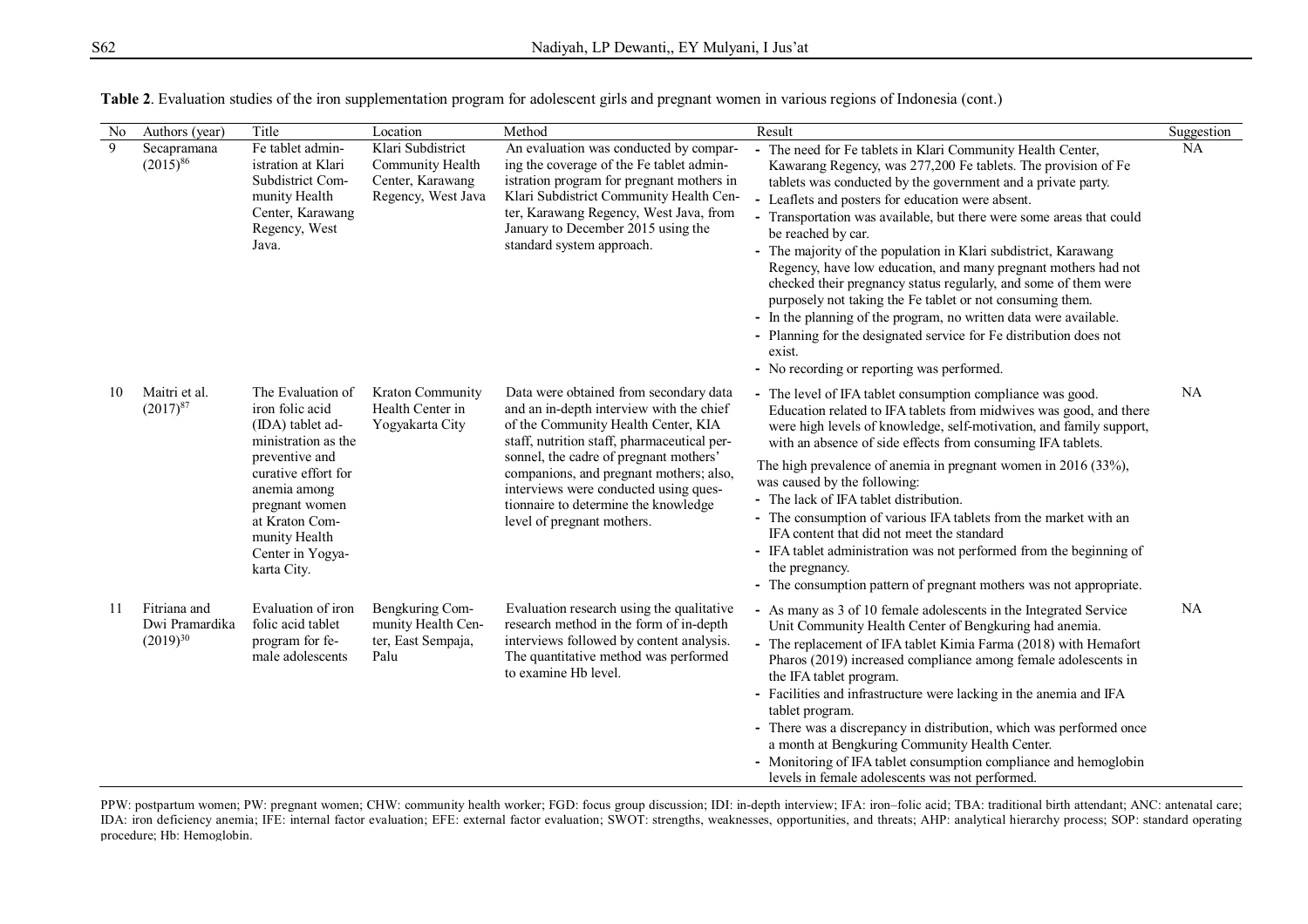| No  | Authors (year)                                     | Title                                                                                                                                                                                                                                                                                                                                      | Location                                                            | Method                                                                                                                                                                                | Result                                                                                                                                                                                                                                                                                                                                                                                                                                                                                                                                                                                                                                                                                                                                                 | Sugges-<br>tion |
|-----|----------------------------------------------------|--------------------------------------------------------------------------------------------------------------------------------------------------------------------------------------------------------------------------------------------------------------------------------------------------------------------------------------------|---------------------------------------------------------------------|---------------------------------------------------------------------------------------------------------------------------------------------------------------------------------------|--------------------------------------------------------------------------------------------------------------------------------------------------------------------------------------------------------------------------------------------------------------------------------------------------------------------------------------------------------------------------------------------------------------------------------------------------------------------------------------------------------------------------------------------------------------------------------------------------------------------------------------------------------------------------------------------------------------------------------------------------------|-----------------|
| -11 | Fitriana and<br>Dwi<br>Pramardika<br>$(2019)^{30}$ | Evaluation of iron folic<br>acid tablet program for<br>female adolescents                                                                                                                                                                                                                                                                  | Bengkuring Com-<br>munity Health<br>Center, East Sem-<br>paja, Palu | Evaluation research using the qualitative<br>research method in the form of IDI fol-<br>lowed by content analysis. The quantita-<br>tive method was performed to examine<br>Hb level. | - The data on IFA tablet program were not recorded in the report<br>book by the school.<br>- No analysis or follow-up was conducted, and feedback was not<br>available in the IFA tablet program report from schools,<br>community health centers, or Samarinda Health Services.<br>- There was an inconsistency between the aim and objective of<br>the IFA tablet program of the community health center.                                                                                                                                                                                                                                                                                                                                            | <b>NA</b>       |
|     | Triana Mut-<br>mainah et al.<br>$(2014)^{88}$      | Analysis of the differ-<br>ences between the im-<br>plementation of and<br>iron tablet supplementa-<br>tion program for preg-<br>nant mothers by the nu-<br>trition officer of a high-<br>coverage community<br>health center and by the<br>nutrition officer of a<br>low-coverage commu-<br>nity health center in<br>Kendal Regency Area. |                                                                     | Qualitative design presented in a descrip-<br>tive, exploratory manner with the type of<br>case study through IDI and observations.                                                   | - A specific bureaucratic structure does not exist<br>- No SOP was available.<br>- The coverage was still much lower than the minimum service<br>standard.<br>- The implementer was not aware that IFA tablet<br>supplementation is important.<br>- The delivery of information and education to pregnant mothers<br>was not considered as an important part of the program because<br>the program had been running for a long time.<br>- The specific promotional material and information media for<br>the IFA tablet supplementation program for pregnant mothers<br>were not available.<br>- All of the community health centers do not have counseling<br>guidance and implementation instructions for the IFA tablet<br>supplementation program. | NA              |

**Table 2**. Evaluation studies of the iron supplementation program for adolescent girls and pregnant women in various regions of Indonesia (cont.)

PPW: postpartum women; PW: pregnant women; CHW: community health worker; FGD: focus group discussion; IDI: in-depth interview; IFA: iron-folic acid; TBA: traditional birth attendant; ANC: antenatal care; IDA: iron deficiency anemia; IFE: internal factor evaluation; EFE: external factor evaluation; SWOT: strengths, weaknesses, opportunities, and threats; AHP: analytical hierarchy process; SOP: standard operating procedure; Hb: Hemoglobin.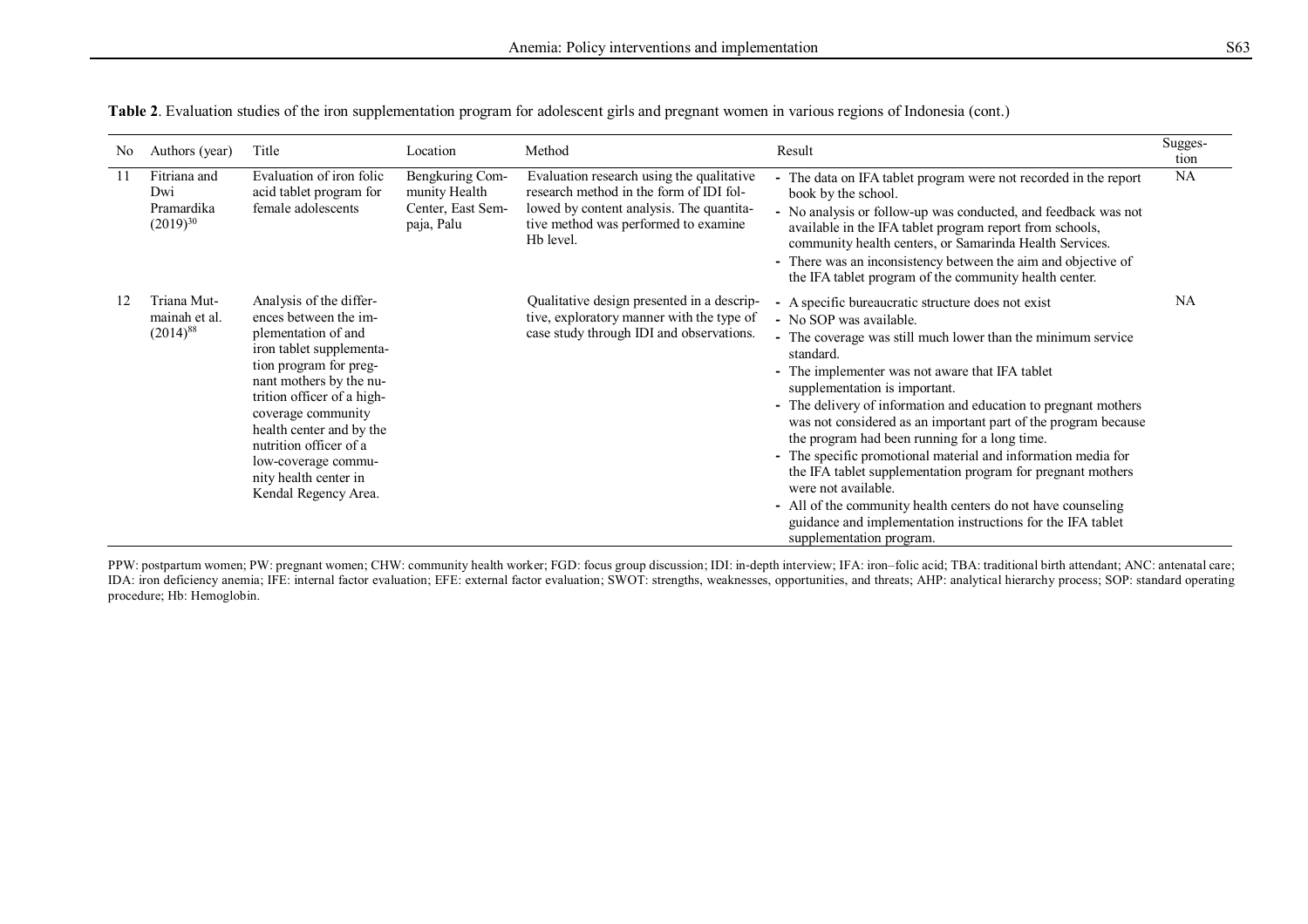| Nutrient          | Flour extraction rate | Compound            |                  |            | Level of nutrient to be added in parts per million (ppm) by<br>estimated average per capita wheat flour availability $(g/day)$ <sup>†</sup> |       |
|-------------------|-----------------------|---------------------|------------------|------------|---------------------------------------------------------------------------------------------------------------------------------------------|-------|
|                   |                       |                     | $<75^{\ddagger}$ | $75 - 149$ | 150-300                                                                                                                                     | >300  |
| Iron              | Low                   | NaFeEDTA            | 40               | 40         | 20                                                                                                                                          | 15    |
|                   |                       | Ferrous sulfate     | 60               | 60         | 30                                                                                                                                          | 20    |
|                   |                       | Ferrous fumarate    | 60               | 60         | 30                                                                                                                                          | 20    |
|                   |                       | Electrolytic iron   | $NR^{\S}$        | $NR^{\S}$  | 60                                                                                                                                          | 40    |
|                   | High                  | NaFeEDTA            | 40               | 40         | 20                                                                                                                                          | 15    |
| Folic acid        | Low or high           | Folic acid          |                  | 2.6        | 1.3                                                                                                                                         |       |
| Vitamin B-12      | Low or high           | Cyanocobalamin      | 0.04             | 0.02       | 0.01                                                                                                                                        | 0.008 |
| Vitamin A         | Low or high           | Vitamin A palmitate | 5.9              |            | 1.5                                                                                                                                         |       |
| Zinc <sup>1</sup> | Low                   | Zinc oxide          | 95               | 55         | 40                                                                                                                                          | 30    |
|                   | High                  | Zinc oxide          | 100              | 100        | 80                                                                                                                                          | 70    |

**Table 3.** Average levels of nutrients to be added to fortified wheat flour based on extraction, fortificant compound, and estimated per capita flour availability

†These estimated levels account for only wheat flour as the main fortification vehicle in a public health program. If other mass-fortification programs with other food vehicles are implemented effectively, these suggested fortification levels may need to be adjusted downwards as required.

‡Estimated per capita consumption of <75 g/day does not allow for the addition of a sufficient level of fortificant to cover the micronutrient needs of women of childbearing age. Fortification of additional food vehicles and other interventions should be considered. §NR: Not recommended because very high levels of electrolytic iron could negatively affect the sensory properties of fortified flour. ¶For these zinc fortification levels, 5-mg zinc intake and no additional phytate intake from other dietary sources are assumed. Source: WHO, 2009. 40

June 16th, 1996 regarding Wheat Flour Fortification.

The State Ministry of Food Affair formed the cross-sector Fortification Commission with active support from UNICEF. A national-level discussion, namely National Workshop on Food and Nutrition (Widyakarya Nasional Pangan dan Gizi) VI, was held in 1998. Since then, various experiments on wheat flour fortification started, and the implementation of wheat flour fortification began in 1998 in a wheat flour factory in Jakarta. Finally, on January 14, 1999, the wheat flour fortification program was officially launched by the government.

Two years later, wheat flour fortification with iron, zinc, folic acid, vitamin B-1, and B-2 became mandatory after the release of Decree of the Minister of Industry Trade number 153 in 2001 (Indonesian National Standard; Standar Nasional Indonesia [SNI]) for wheat flour. In February 2008, the mandatory wheat flour fortification program by SNI was once withdrawn by the government because wheat flour fortification was thought to be one of the causes of a dramatic increase in staple food prices, including the price of wheat flour. After several interministerial consultations, SNI wheat flour fortification was re-implemented in 2009. Twenty-six rules have been established for the food fortification policy in Indonesia. There are 10 general rules and 16 specific rules for mandatory fortification, among which 10 are specific fortification rules for wheat flour.<sup>37</sup>

The requirements for fortificant addition to wheat flour products as food vehicles in SNI 3751-2009 are described in the Decree of the Minister of Health, Republic of Indonesia No. 1452/Menkes/SK/X/2003. It is mentioned that produced, imported, or circulated wheat flour in Indonesia should be fortified to contain iron at a minimum of 50 mg/kg, zinc at a minimum of 30 mg/kg, vitamin B-1 (thiamine) at a minimum of 2.5 mg/kg, vitamin B-2 (riboflavin) at a minimum of 4 mg/kg, and folic acid at a minimum of 2 mg/kg.

From January to December 2011, the Laboratory of

Balai Besar Industri Agro (Center for Agro-based Industry) analyzed 583 samples of wheat flour from various wheat flour companies considering that the period from January to December 2011 was the transition period for the application of mandatory SNI 3751-2009 in accordance with the Regulation of the Minister of Industry of Republic of Indonesia Number 35/M-IND/PER/3/2011, which was valid from March 22, 2012. According to the test results of 583 samples, the majority (95.85%) of samples complied with the requirements of SNI 3751-2009, whereas the remaining 4.15% did not fulfill the requirements of SNI 3751- 2009. It can be assumed that in 2011, wheat flour products as food commodities that were circulated and marketed in Indonesia already met the SNI requirements according to the applied regulation.<sup>38</sup>

The National Standardization Agency of Indonesia requires fortification with iron of a minimum concentration of 50 ppm without any iron compound specified.<sup>39</sup> For iron fortification, manufacturers in Indonesia use elemental iron because it costs less and causes few, if any, sensory changes.

In 2004, a Center for Disease Control and Prevention (CDC) expert group in Cuernavaca, Mexico, made global recommendations for the type and level of different iron compounds (Table 3) to be added to wheat flour.<sup>40</sup> WHO recommended the same iron compounds but suggested that each country should estimate the level of fortification that would provide the required iron lacking in the traditional diet.<sup>35</sup>

Because elemental iron powders are organoleptically inert, they are widely used for wheat flour fortification. In 2002, a SUSTAIN task force evaluated the usefulness of the different elemental iron powders commonly employed in wheat flour fortification. $41$  On the basis of in vitro, rat, and human studies, the task force recommended that electrolytic iron should be the only elemental iron powder used and that its amount added should be twice the iron level of ferrous sulfate, as its absorption capacity is approximately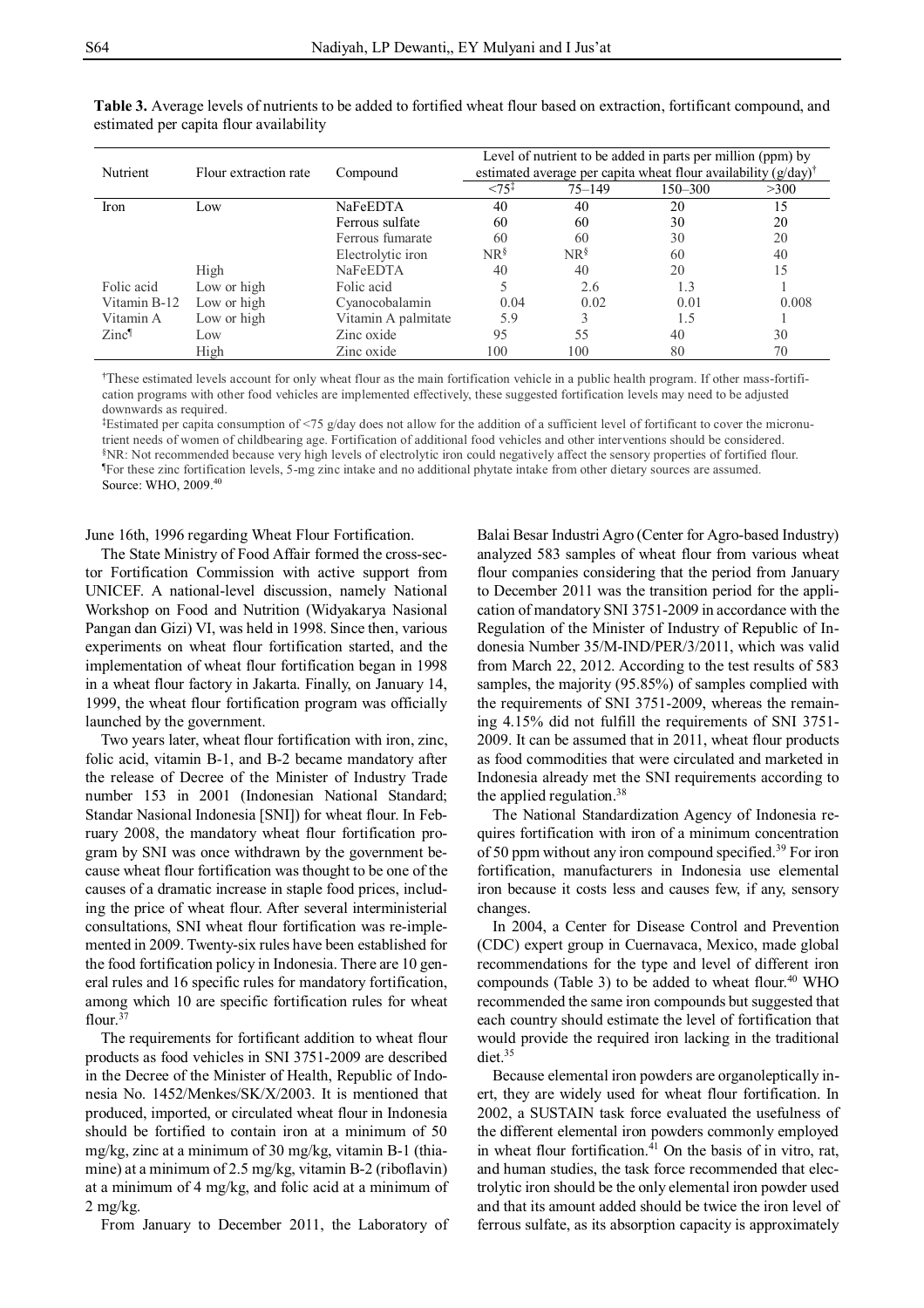half of that of iron. They also recommended that carbon monoxide–reduced iron should not be used because of unacceptably low absorption. Furthermore, they indicated that more studies of carbonyl- and hydrogen-reduced iron powders are required before a recommendation can be made. It was subsequently found that another form of reduced iron (i.e., atomized iron powder) is widely used for wheat flour fortification because of its low cost. However, because of its low solubility in dilute acid under standardized conditions and its low absorption in rat hemoglobin repletion studies and human iron tolerance tests, atomized, reduced iron powder is not recommended for wheat flour fortification.<sup>42</sup>

The analysis results of the 2014 Indonesian Total Diet Study showed that among cereal groups, rice was the most consumed product by the majority of the Indonesian population (97.7%), with a consumption of 201.3 g per capita per day, followed by wheat and its products consumed by approximately 30.2% of the population (51.6 g per capita per day). A similar consumption pattern for cereal groups was found based on age, with rice consumption and its products as the highest consumed product followed by wheat and its products. The 51.6-g consumption of wheat and its products comprised wheat flour (9.4 g), wheat flour products (9.6 g), and noodles (32.6 g). Noodles were the third most consumed (by 23.4% of the population) cereal food commodity, with an average consumption of 32.6 g per capita per day.<sup>43</sup>

We compiled a list of wheat flour-based food products. Table 4 provides the estimates of iron content (mg) in wheat flour and its derivative products. Given that the average consumption of wheat flour and its derivative products in Indonesia is only 51.6 g per person per day and the estimated iron content is 8.8 mg (in 100 g per serving), the additional iron obtained from average wheat flour consumption is estimated to be 4.5 mg per capita per day. For noodles, as one of the most common wheat products consumed, the estimated iron content is as high as 5.5 mg per instant noodle serving (Table 4); thus, the iron content acquired from noodles is approximately 2.6 mg iron per capita per day.

The average amount of additional iron from fortified wheat flour is 4.5 mg per capita per day. The lowest dose of electrolytic iron with a significant impact on iron status is 10 mg. However, in a trial, electrolytic iron was shown to be less efficacious than ferrous sulfate in reducing iron deficiency, and no reduction was demonstrated in the percentage of participants with anemia.<sup>44</sup> Moreover, iron deficiency anemia remained in 60% of children in China after a 6-month trial using more than twice this 10-mg dose.<sup>45</sup> Because of the uncertainty regarding the lowest effective dose of electrolytic iron, the recommendation from the Cuernavaca Workshop should not be changed; this groups recommends that electrolytic iron twice the concentration of ferrous sulfate should be added. 35

However, the wheat consumption range in Indonesia is below 75 g/day; as per the WHO recommendation (2009), electrolytic iron is not recommended when the average consumption of wheat flour is below 75 g/day because high levels of electrolytic iron could negatively affect the sensory properties of fortified flour.

The iron compounds that are recommended when wheat consumption is below 75 g/day are Na Fe-EDTA, ferrous sulfate, and ferrous fumarate. The results of experimental studies in animal and human models demonstrated that regardless of how beneficial the iron fortificant may be, its intake in combination with enhancers and inhibitors determines the final effect.<sup>36</sup> All the fortified condiments have been used in cereal-based diets high in phytic acid; therefore, Na Fe-EDTA is more preferable than ferrous sulfate and ferrous fumarate, and the enhanced iron absorption through EDTA in the presence of phytate is expected to reduce the variability in iron status responses caused by differences in overall meal bioavailability.<sup>42</sup>

Fe fortification using Fe-sulfate, Fe-fumarate, and Na Fe-EDTA in wheat flour does not significantly affect the sensory properties of breads and baozi. Na Fe-EDTA slightly affects the texture (slightly harder) of cookies. For noodles and macaroni, Fe-sulfate and Na-Fe-EDTA affect the color of products (darker color). Fe-fumarate is recommended for the iron fortification of wheat flour, with the lowest effect on the sensory properties of wheat products.<sup>39</sup>

The national wheat flour fortification program appears to use fortification levels that are too low in relation to the wheat flour consumption pattern, or the coverage of the program is limited. No study has investigated the effectiveness of iron compounds used in fortification in Indonesia, except for the Family Life Survey analysis series on anemia by Kendrick et al.<sup>46</sup> Kendrick et al concluded that wheat flour fortification has not significantly reduced the anemia prevalence among reproductive-age women in Indonesia.<sup>47</sup> Therefore, it seems unlikely that a meaningful reduction in the national prevalence of iron deficiency would be achieved through wheat flour fortification unless current practices are changed. The nine countries that can expect a positive impact from wheat flour fortification programs use ferrous sulfate: Argentina, Chile, Egypt, Iran, Jordan, Lebanon, Syria, Turkmenistan, and Uruguay. They could provide an average of 5.4–9.6 mg of additional iron per day through fortified flour, with optimal coverage.<sup>42</sup>

Quality monitoring for the wheat flour fortification program is lacking; quality monitoring is crucial because there are still reports of falsified fortification labels and the existence of low-quality, unfortified wheat flour in market circulation. Some local governments do not realize the importance of fortification; thus, the regional regulations that have been issued are ineffective.

Regarding the fortification of wheat flour, the government must immediately conduct an effectiveness test to determine its impact on reducing the prevalence of anemia. The replacement of supplementation with fortification results in savings in the state budget because the fortification program is cheaper and more effective than supplementation.

An effective and continuous food fortification program could enhance the nutrition status of vulnerable groups when the fortified food is consumed regularly, and the micronutrient substances added to the food vehicle are based on the daily average food intake per capita. The adequately fortified food must be consumed consistently by the majority of the population (approximately  $>80\%$ ).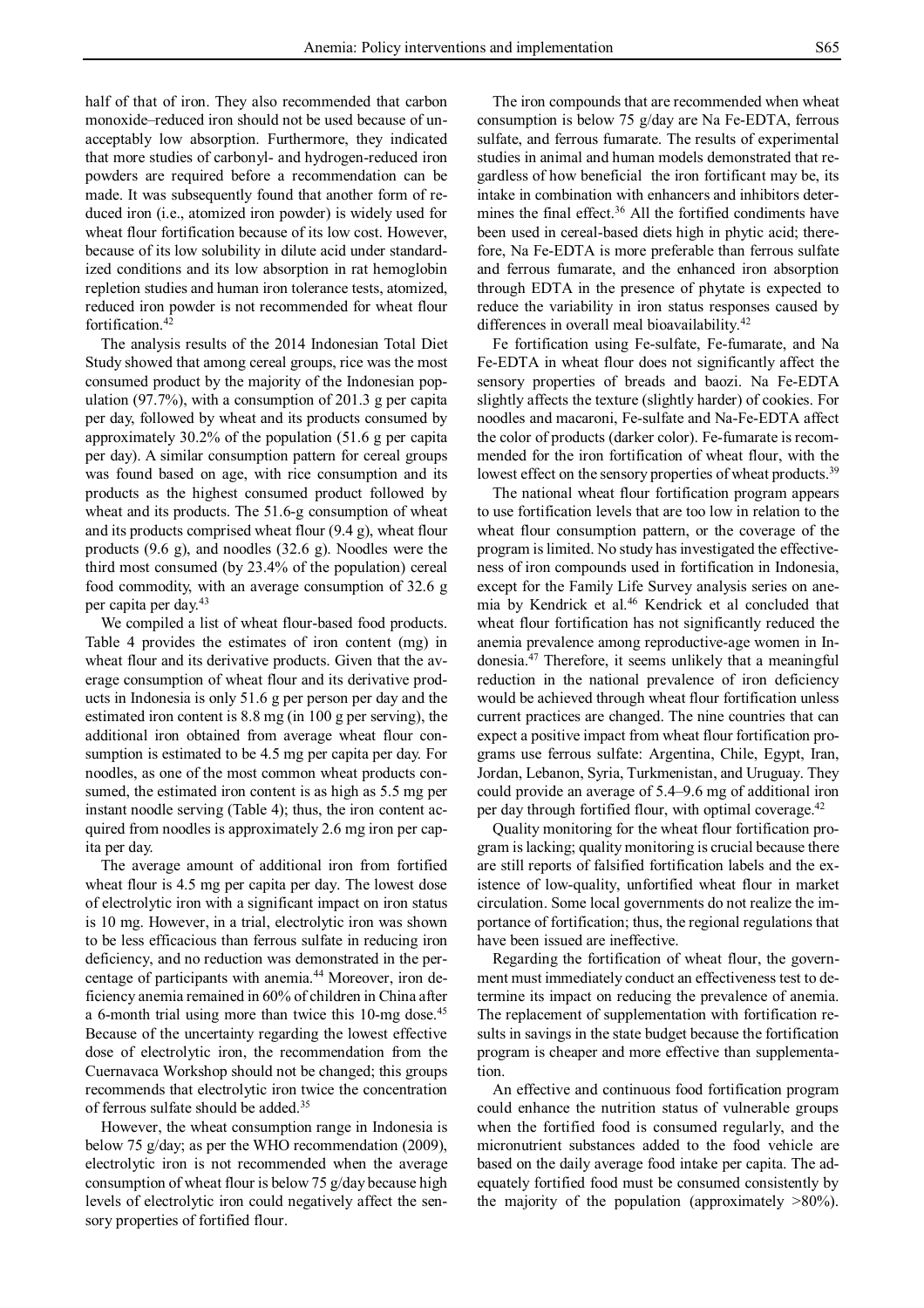| No. | Category        | <b>Brand Name</b>                                | $RDA^{\dagger}$ (%) | Iron content <sup><math>\ddagger</math></sup> (mg) |
|-----|-----------------|--------------------------------------------------|---------------------|----------------------------------------------------|
| 1   | Flour           | Bogasari Kunci Biru (Untuk Kue Kering, Cake, dan | 40                  | 8.8                                                |
|     |                 | Biskuit)                                         |                     |                                                    |
| 2   | Flour           | Bogasari Segitiga Biru (Untuk Aneka Makanan)     | 50                  | 11                                                 |
| 4   | Flour           | Bogasari Cakra Kembar (Untuk Roti & Mie)         | 60                  | 13.2                                               |
| 5   | Flour           | MILA Serbaguna                                   | 25                  | 5.5                                                |
| 6   | Flour           | Golden Eagle                                     | 25                  | 5.5                                                |
| 7   | Flour           | Hana Emas                                        | 60                  | 13.2                                               |
| 8   | Instant noodles | Indomie Rasa Soto Mie                            | 25                  | 5.5                                                |
| 9   | Instant noodles | Indomie Goreng Rasa Rendang                      | 20                  | 4.4                                                |
| 10  | Instant noodles | Indomie Mie Goreng Jumbo                         | 35                  | 7.7                                                |
| 11  | Instant noodles | Indomie Rasa Ayam Bawang                         | 15                  | 3.3                                                |
| 12  | Instant noodles | Indomie Mie Goreng                               | 25                  | 5.5                                                |
| 13  | Instant noodles | Indomie Mie Goreng Iga Penyet                    | 15                  | 3.3                                                |
| 14  | Instant noodles | Indomie Mie Goreng Sambal Rica-Rica              | 35                  | 7.7                                                |
| 15  | Instant noodles | Indomie Mie Goreng Pedas                         | 45                  | 9.9                                                |
| 16  | Instant noodles | Indomie Mie Keriting Goreng Spesial              | 15                  | 3.3                                                |
| 17  | Instant noodles | Indomie Mie Keriting Rasa Ayam Panggang          | 20                  | 4.4                                                |
| 18  | Instant noodles | Indomie Mi Goreng Aceh                           | 20                  | 4.4                                                |
| 19  | Instant noodles | Indomie Mi Goreng Rasa Ayam Geprek               | 30                  | 6.6                                                |
| 20  | Instant noodles | Indomie Rasa Seblak Hot Jeletot                  | 30                  | 6.6                                                |
| 21  | Instant noodles | Mie Sedaap Rasa Ayam Spesial                     | 10                  | 2.2                                                |
| 22  | Instant noodles | Mie Sedaap Rasa White Curry                      | 15                  | 3.3                                                |
| 23  | Instant noodles | Mie Sedaap Rasa Kari Ayam                        | 10                  | 2.2                                                |
| 24  | Instant noodles | Mie Sedaap Rasa Ayam Bawang                      | 10                  | 2.2                                                |
| 25  | Instant noodles | Mie Sedaap Rasa Baso Spesial                     | 10                  | 2.2                                                |
| 26  | Instant noodles | Mie Sedaap Rasa Soto                             | 25                  | 5.5                                                |
| 27  | Instant noodles | Mie Sedaap Rasa Kari Spesial                     | 10                  | 2.2                                                |
| 28  | Instant noodles | Mie Sedaap Goreng Ayam Krispi                    | 10                  | 2.2                                                |
| 29  | Instant noodles | Mie Sedaap Mi Goreng                             | 10                  | 2.2                                                |
| 30  | Instant noodles | Mie Sedaap Korean Spicy Chicken                  | 10                  | 2.2                                                |
| 31  | Instant noodles | Mie Sedaap Cup Rasa Baso Spesial                 | 10                  | 2.2                                                |
| 32  | Instant noodles | Mie Sedaap Cup Rasa Ayam Bawang Telur            | 10                  | 2.2                                                |
| 33  | Instant noodles | Mie Sedaap Cup Rasa Soto                         | 10                  | 2.2                                                |
| 34  | Instant noodles | Mie Sedaap Cup Mi Goreng                         | 10                  | 2.2                                                |
| 35  | White bread     | Sari Roti Double Soft                            | 10                  | 2.2                                                |
| 36  | White bread     | Sari Roti Tawar Kupas                            | 20                  | 4.4                                                |
| 37  | <b>Biscuit</b>  | Lucky Stick Strawberry                           | 10                  | 2.2                                                |
| 38  | <b>Biscuit</b>  | Hello Panda Rasa Susu                            | 6                   | 1.32                                               |
| 39  | <b>Biscuit</b>  | Hello Panda Cookies & Cream                      | 8                   | 1.76                                               |
| 40  | <b>Biscuit</b>  | <b>Biskuat Original</b>                          | $\overline{4}$      | 0.88                                               |
| 41  | Biscuit         | Belvita Breakfast Rasa Pisang & Sereal           | 20                  | 4.4                                                |

| <b>Table 4.</b> Iron content in flour and its products on the market |  |
|----------------------------------------------------------------------|--|
|----------------------------------------------------------------------|--|

†BPOM (National Agency of Drug and Food Control) RDA label reference: 2150 calories with 22 mg iron. ‡Estimated value

Weight per service for the flour category is generally 100 g and for instant noodles it is 70 g.

Source: Market survey compilation by author, 2020.

Therefore, the latest data on the target of food consumption to be fortified are crucial for determining the national standard.

Iron fortification of rice should be considered, which is a food commodity widely (97.7%) consumed by the Indonesian population, with an average consumption as high as 201.3 g per capita per day, which is much higher than the consumption level of wheat flour and its products. In a previous study, biofortified high-iron rice provided benefits for iron-deficient populations by increasing iron stores; this food also maintained the iron stores in populations without deficiency. From this feeding trial, it can be concluded that biofortified rice has the potential to improve the diets of the low-income population in developing countries.<sup>48</sup>

In the 1940s, the Philippines government started to fortify rice with thiamin, niacin, and iron and succeeded in decreasing the beriberi incidence, which, at that time, was a severe health problem caused by a lack of thiamine. In

1952, the Philippines government established laws on rice fortification that required all rice mills and wholesalers to fortify the rice milled and sold.

In the last decade, significant developments have been made in low-cost rice fortification technology, which have contributed to the reduction of micronutrient deficiency. The technology can affordably generate fortified rice having the same shape, smell, and taste as unfortified rice.

According to WFP (2018), nine studies have shown that fortifying rice with iron (alone or in combined with other micronutrients) can increase iron status (evidence of moderate certainty), other studies have shown small effect on iron status. One study demonstrated that fortified rice can increase the hookworm infection risk (evidence with low certainty).<sup>8</sup>

In Indonesia, to overcome the problem of anemia, a pilot project of fortification with iron and other substances in *Raskin* (rice for low-income individuals) was conducted in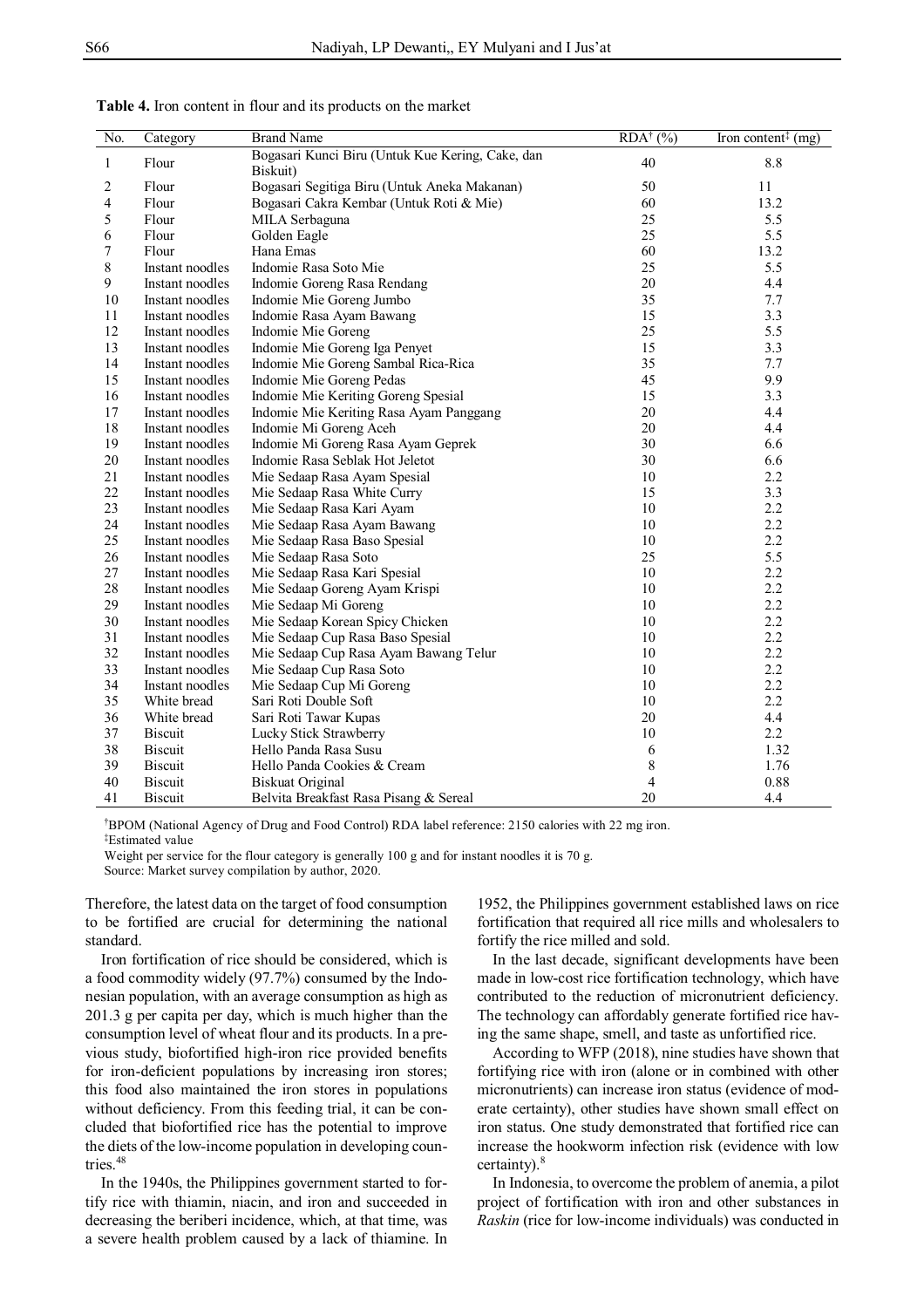2011. The feasibility of rice fortification was also examined in terms of cost and its impact on iron deficiency anemia (IDA). The fortification project was executed in 80 villages in Karawang and 15 villages in Bekasi using 14000 tons of *Raskin*. The monthly production amount of 1167 tons of *Raskin* was fortified for 3 years (2010–2012), costing US\$2,220,440, with a possible time extension until 2013. The existing technology was assumed to be able to produce premix (artificial rice with a high iron content) with an identical shape and color as actual rice. At that time, no funding was available to conduct a premix trial and other necessary tests; thus, the cheapest premix was imported from India. The best and the most expensive premix was from the Philippines.<sup>49</sup>

In 2014, *BULOG* (Indonesian Bureau of Logistics) was involved in the development of the Rice Fortification for Poor Families pilot project in collaboration with the government and the Asian Development Bank using the Japan Fund for Poverty Reduction. The Indonesian Bureau of Logistics was actively involved, particularly in fortified *Raskin* production and distribution. The Southeast Asian Food and Agricultural Science and Technology Center of Bogor Agricultural University/IPB University conducted a fortified rice acceptance trial; the results showed that fortified rice was well accepted by the consumer because the fortification did not alter the color, taste, and smell of the rice. Moreover, 100 g of *Raskin* in 2014 comprised iron (8 mg), folic acid (20 μg), vitamin B-1 (0.64 mg), vitamin B-12 (1.0 μg), niacin (6 mg), and zinc (3 mg).

In 2015, a rice fortification program was conducted by the private producer AMARTA with the aim of fulfilling society's daily nutritional requirements. The nutritional components in 100 g of rice were folic acid (125 mcg), vitamin A (200 mcg), vitamin B-1 (thiamine; 0.4 mg), vitamin B-2 (riboflavin; 0.5 mg), vitamin B-3 (niacin; 6 mg), vitamin B-6 (pyridoxine; 0.6 mg), vitamin B-12 (cobalamin; 2 mcg), vitamin D (cholecalciferol; 1.5 mcg), vitamin E (tocopherol; 3 mg), vitamin K; 25 mcg), iron (5 mg), magnesium (30 mg), calcium (100 mg), iodine (50 mcg), zinc (5 mg). The rice cost was approximately Rp 20,000 per kg, and the rice was available in 5-, 10-, and 25-kg packs.<sup>50</sup>

In 2019, *BULOG* introduced rice containing vitamins (fortified) under the brand Fortivit, which does not require rinsing. The rice was enriched with vitamins and minerals. Specifically, 100 g of rice contained 195 μg of vitamin A, 0.65 mg of vitamin B-1 (thiamine), 9.1 mg of vitamin B-3 (niacin), 0.78 mg of vitamin B-6, 169 μg of vitamin B-9 (folic acid),  $4 \text{ mg of iron (Fe)}$ , and  $6 \text{ mg of zinc (Zn)}$ . This rice was developed in collaboration with the Kernel fortificant provider company, and it would be sold for IDR 20,000 per kg under the premium category and IDR 12,000 under the medium category.<sup>51</sup>

The consumption of micronutrient powder containing iron has some potential side effects in babies and children. In a recent study of children in Kenya, the administration of micronutrient powder containing iron (12.5 mg iron as ferrous fumarate) caused the development of intestinal inflammation (the increase of fecal calprotectin concentration) and an increase in the number of enteropathogens (including *Shigella*, *Escherichia coli*, and *Clostridium*) compared with micronutrient powder without iron.<sup>52,53</sup>

The adverse effects of micronutrient iron on intestinal microbiota can be reduced through the addition of prebiotic galacto-oligosaccharides to micronutrient powder, although further studies are required to confirm this. Thus, compared with iron interventions such as oral iron supplementation or fortification with micronutrient powder containing iron, rice fortification is preferred, as it is associated with a lower risk of infectious diseases in individuals with high or adequate iron intake. The daily iron dosage from the consumption of iron fortificant in the amount of rice is commonly lower and limited per person. In addition, iron fortificant is added to the food matrix thus reduces the potency of transferrin-bound iron accumulation in blood.

Therefore, the success of rice fortification interventions depends on the population and context as well as the prevalence of anemia. This is because iron deficiency can have other causes. The potential damage of fortified rice is low considering the low daily iron dosage and the limit on how much rice an individual can consume. More studies should be conducted to examine the possible biological and clinical adverse effects of iron-fortified rice from excess iron intake.

A study found that the fortification of cooking oil may be an alternative method of increasing vitamin A intake in mothers and children, especially in rural communities.<sup>54</sup> Mean oil consumption ranges from 2.4 mL/capita per day for infants aged 6–11 months to 31.5 mL/capita per day for lactating mothers. Moreover, the Recommended Nutrient Intake (daily) of vitamin A from fortified oil ranged from 26% in children aged 12–23 months to 35%–40% in older children and nonlactating women.<sup>55</sup> The increased intake of vitamin A is also attributed to the consumption of various foods that improve serum retinol in preschool children.<sup>56</sup>

### *Food-based approach*

The International Conference on Nutrition was convened in 1992 for the development of food-based dietary guidelines (FBDGs) to promote appropriate diets and healthy lifestyles. In total, 159 heads of state committed to a plan of action on nutrition.<sup>57</sup> The popularization of nutrition messages started in the 1950s when a highly regarded nutrition expert in Indonesia, Prof. Poerwo Soedarmo MD, developed the slogan "Four Healthy Five Perfect" (locally known as Empat Sehat Lima Sempurna [ESLS] to educate people about the importance of nutrition. The message is a modification of the United States slogan "Basic seven and basic four." 58,59 This slogan is presented in a circlular form, with staple (carbohydrate source), side dish (protein and fat sources), vegetables, and fruits (vitamin and mineral sources) on the outside and milk in the middle. In the subsequent 25 years, ESLS became preferred in nutrition education and is widely known, especially among school-age children. It is well-known by the public even today. $60$ 

ESLS, which unintentionally provided a higher value for milk, produced a problematic situation for the governments of developing nations because of the unavailability of milk locally and its high price. $61$  The government of Indonesia introduced the Guide to a Balanced Diet in 1993 (locally known as Pedoman Umum Gizi Seimbang [PUGS]). This was a result of the commitment of countries to the International Conference on Nutrition in 1992. In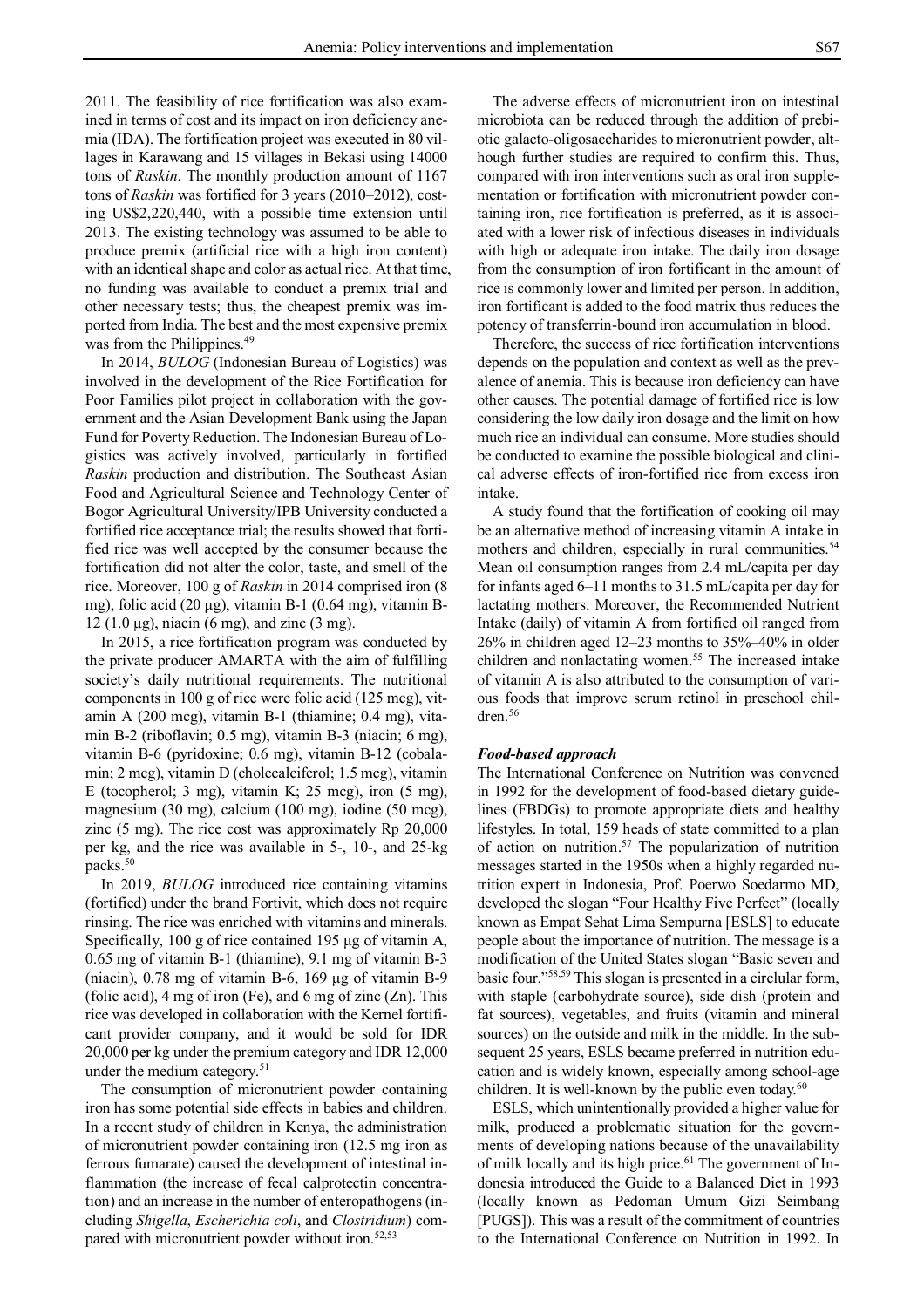1995, the guide was launched by the MoH and formally incorporated in the nutrition policy and program of RE-PELITA VI (1994–1998).<sup>62</sup> The guidelines were developed based on the results of research by the Nutrition Center for Research and Development, MoH. The guide has 13 messages: (1) food biodiversity, (2) eat food with sufficient energy, (3) consume complex carbohydrates for energy, (4) energy from fat and oil should only provide 25% of total energy, (5) use only iodized salt, (6) eat iron-rich foods, (7) exclusively give breast milk to infants 0–4 months (now 0– 6 months), (8) eat breakfast daily, (9) drink sufficient clean and safe water, (10) do physical activity and exercise regularly, (11) avoid alcoholic drinks, (12) eat clean and safe food, and  $(13)$  always read food labels.<sup>61</sup>

The illustrative representation (as a cone) of the guidelines is a pyramid with three layers: (1) bottom layer: energy sources, (2) middle layer: fruit and vegetables, (3) top layer: foods that are sources of animal and plant protein. In 2002, the cone was altered to four layers, with energy source foods, vegetables and fruit, animal and plant protein, and sugar and salt from the bottom to top layers separately. Additionally, the following revisions were made: (1) separation between animal and plant proteins, in which milk is incorporated into the animal protein group, (2) addition of sugar and salt, (3) insertion of the recommended amount for consumption (servings), (4) fats and oils were excluded in the guide, and (5) message no. 7 was revised to "provide only breast milk for the baby until 4 months old, after which breast milk should be supplemented with complementary foods." In the next 8 years, no attempt was to modify the guidelines or popularize healthy eating and physical well-being.<sup>63</sup>

For children younger than 5 years, in addition to iron intake, the intake of zinc and calcium was consistently found to be limited in young children's diets, especially during the complementary feeding period.<sup>64,65</sup> However, the current FBDG messages do not specifically address the need to increase the density of these nutrients or to incorporate foods fortified with these nutrients. The anemia prevalence over the last 10 years has indicated that balanced nutrition has not yet been applied by the majority of individuals. Research on iron-rich food in Indonesia is lacking. An analysis of iron-rich food intake has been conducted by evaluating the consumption of animal protein source food, which is recognized as a good source of highly available iron.

# *Effect of optimal nutrition promotion and education on anemia status*

The protein intake of the Indonesian population is still dominated by plant foods. For the prevention of anemia, protein and iron from animal foods are much more effective. Animal protein has high available iron, partly through the hem iron content of animals, and iron content is mostly unaffected by interactions with other food components.<sup>36</sup> The Deputy for Food and Agriculture of the Coordinating Ministry for Economic Affairs revealed that the consumption of animal protein in the country is only 8%, which is far below that in Malaysia (28%), the Philippines (21%), and Thailand (20%). 66

On the basis of the Total Diet Study, $43$  the meat most consumed by the population of Indonesia is poultry, with a

consumption rate of 21.5% for all ages, followed by processed beef and buffalo, which are consumed by approximately 8.1% of the population. The 19–55 and 5–12 year age groups have the highest consumption of chicken (22.5%) and processed beef (13.8%), respectively.

Based on data from the Central Bureau of Statistics of Indonesia, the average daily per capita protein consumption decreased slightly from 47.25% in early 2011 to 45.21% in 2012 and continued to decline until it increased again at the end of 2015 (45.32%), reaching the highest at the end of 2016 (48.56%) and then stabilizing at 47.8% at the end of 2018.<sup>67</sup> This same pattern was identified for the consumption of processed foods.

The Executive Summary of Indonesian Population Expenditure and Consumption<sup>67</sup> revealed that the lower protein consumption may be the result of the low income level of the Indonesian population. Another problem is the quality of protein consumed because quality protein sources, such as livestock products, are expensive compared with vegetable protein sources.

In September 2018, the average daily protein consumption of every Indonesian citizen was 64.64 g, which is sufficient (in terms of quantity) based on the protein adequacy rate (2018 Indonesian protein adequacy rate is 57 g/capita/day). However, the largest contributor to protein consumption is grains (19.51 g), which makes up approximately 30% of total protein consumption. Consumption of protein in the form of fish, meat, egg, and milk is 16.67 g, or approximately one-quarter of total protein consumption. This amount is still less than the consumption of protein from whole grains. This finding in is in line with the conclusions of Harper, who researched the proportion of food ingredients commonly consumed in Indonesia and in other Asian countries.<sup>68</sup> According to Harper, most residents consume protein derived from plants. He also suggested increasing the consumption of animal protein if the income level of the population increases.<sup>69</sup>

According to Sediaoetama, the recommendation for animal protein consumption in the daily diet is 30% of total protein consumption.<sup>70</sup> Even if the quantity of protein consumed is sufficient in the Indonesian diet, its composition is still dominated by vegetable protein, whereas the proportion of animal protein consumed is still below the recommended level.

In terms of each group of animal protein, the maximum protein consumption is from fish compared with meat, eggs, and milk. On average, each Indonesian resident consumes 8.78 g of protein a day from fish. Protein consumption from meat is 4.46 g, half of the protein consumption from fish. Moreover, protein consumption from eggs and milk is only 3.43 g per capita a day. $67$ 

In the first quintile, protein consumption from eggs and milk (20.32%) is higher than that from meat (17.48%; Figure 2). This indicates that eggs and milk are more popular and affordable for low-income individuals. However, milk and eggs are not good sources of iron. Iron in egg yolk is poorly absorbed because of the presence of phosvitin.<sup>71</sup>

The emphasis on protein for evaluating nutritional quality has become counter-productive, as food product development is encouraged on this basis alone, without regard to the wider spectrum of food characteristics necessary for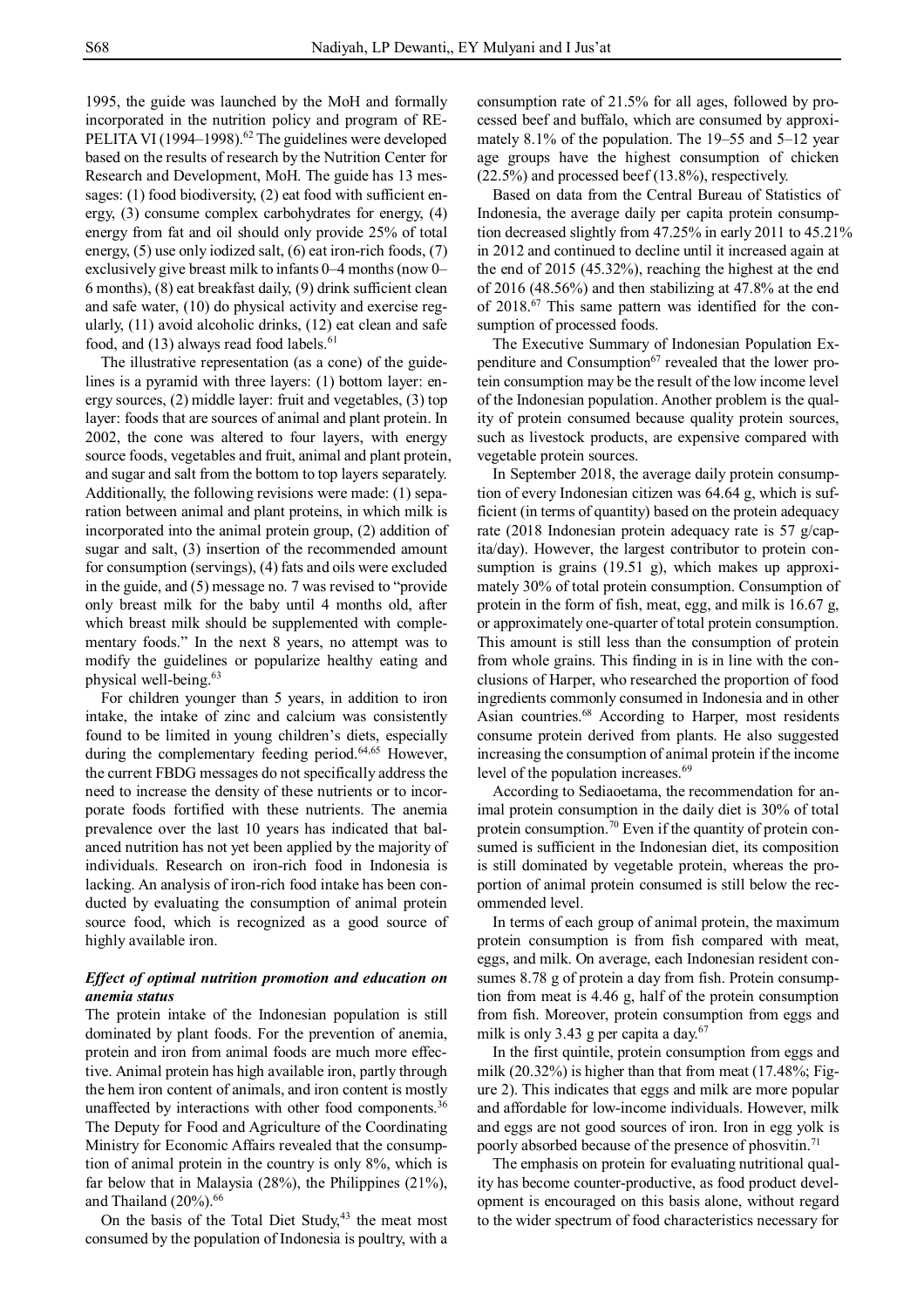

Figure 2. Proportion of animal protein consumption by quintile of expenditure. Source: BPS, 2018.<sup>67</sup>

optimal nutrition. Food intake biodiversity is a preferable measure of dietary quality and a basis of the prevention of nutritional anemia. It is now recommended by FAO as an index of food security $72,73$  and in health outcome evaluation<sup>74</sup> and costs.<sup>75,76</sup>

### *Food production, supply, and distribution*

The supply, availability, and distribution of animal protein sources is still uneven in all regions of Indonesia. The livestock sector in each region should be increased through local wisdom. According to the National Socioeconomic Survey, the consumption of animal protein at the provincial level varies between 11 and 27 g per capita a day.<sup>77</sup> The province with the highest average consumption of animal protein is the Riau Islands (27.12 g). More than 50% of the total consumption of animal protein in the Riau Islands is from fish (52.75%). By contrast, East Nusa Tenggara has the lowest protein consumption, which is 11.11 g per capita a day or less than half the protein consumption of the Riau Islands.

In general, in all provinces, the consumption of protein from fish is greater than that from meat, egg, and milk, except in the province of DI Yogyakarta. The consumption of protein from meat in Yogyakarta is 5.70 g per capita a day, the consumption of protein from eggs and milk is 3.89 g, and that from fish is 3.58 g. In addition, in terms of the proportion of the total animal protein consumption of each province, DI Yogyakarta has the highest proportion of protein consumption from meat  $(43.27\%)$ .<sup>77</sup>

#### **CONCLUSION**

Small-scale iron supplementation interventions are occasionally effective; however, regarding iron supplementation interventions on a larger scale, many regions in Indonesia had inadequate IFA tablet supply and ineffective implementation. Fortification should provide budgetary savings, but this concept may be ill-conceived or misplaced. Indonesian manufacturers add electrolytic iron to wheat flour, but wheat consumption is below the required 75 g/day in Indonesia, negating its effectiveness. The average amount of additional iron in fortified wheat flour is below

the lowest dose of electrolytic iron necessary for a significant impact on iron status. WHO recommends that electrolytic iron should not be used when the average wheat flour consumption is below 75 g/day. Iron fortification of rice, a staple more widely consumed by Indonesians (rather than wheat flour), is a preferable alternative.

A feasibility study on iron-fortified cooking oil is recommended since its consumption level is relatively stable across life stages. The mean oil consumption ranges from 2.4 mL/capita per day for infants aged 6–11 months to 31.5 mL/capita per day for lactating mothers. However, no evaluation of its benefit and risk has been conducted, so the widespread use in this industry, where unintended consequences such as increased consumption of energy-dense fried foods would be encouraged, among other risks and costs.<sup>78</sup>

Although iron and folic acid supplementation has been implemented since the 1980s, iron fortification has been mandatory for two decades as a national intervention in Indonesia, and dietary modification has been promoted by the government. On the basis of the anemia prevalence among pregnant women, anemia is still a severe public health problem. Poor-quality diets, lack of food biodiversity, and compromised optimal nutrition and nutrient bioavailability, with adverse consequences for food security and health including nutritional anemia, are causes of iron deficiency and have an effect on its complex pathogenesis. Vulnerable life stages, such as the reproductive life span of women, childhood, and later life, and adverse socioeconomic circumstances are associated with the high prevalence of nutritional anemia, including that attributed to iron deficiency. Programs to reduce the likelihood of anemia in these settings will be more successful if they are less dependent on nutrient-specific strategies and focus more on the pathogenetic complexity arising from personal behavior, sociocultural factors, dietary and health patterns, local community, and ecology. Partnerships between the community and government reflected in evidence-based policy will always be of value, but continued research is required to examine the factors contributing to the successful outcomes of such programs.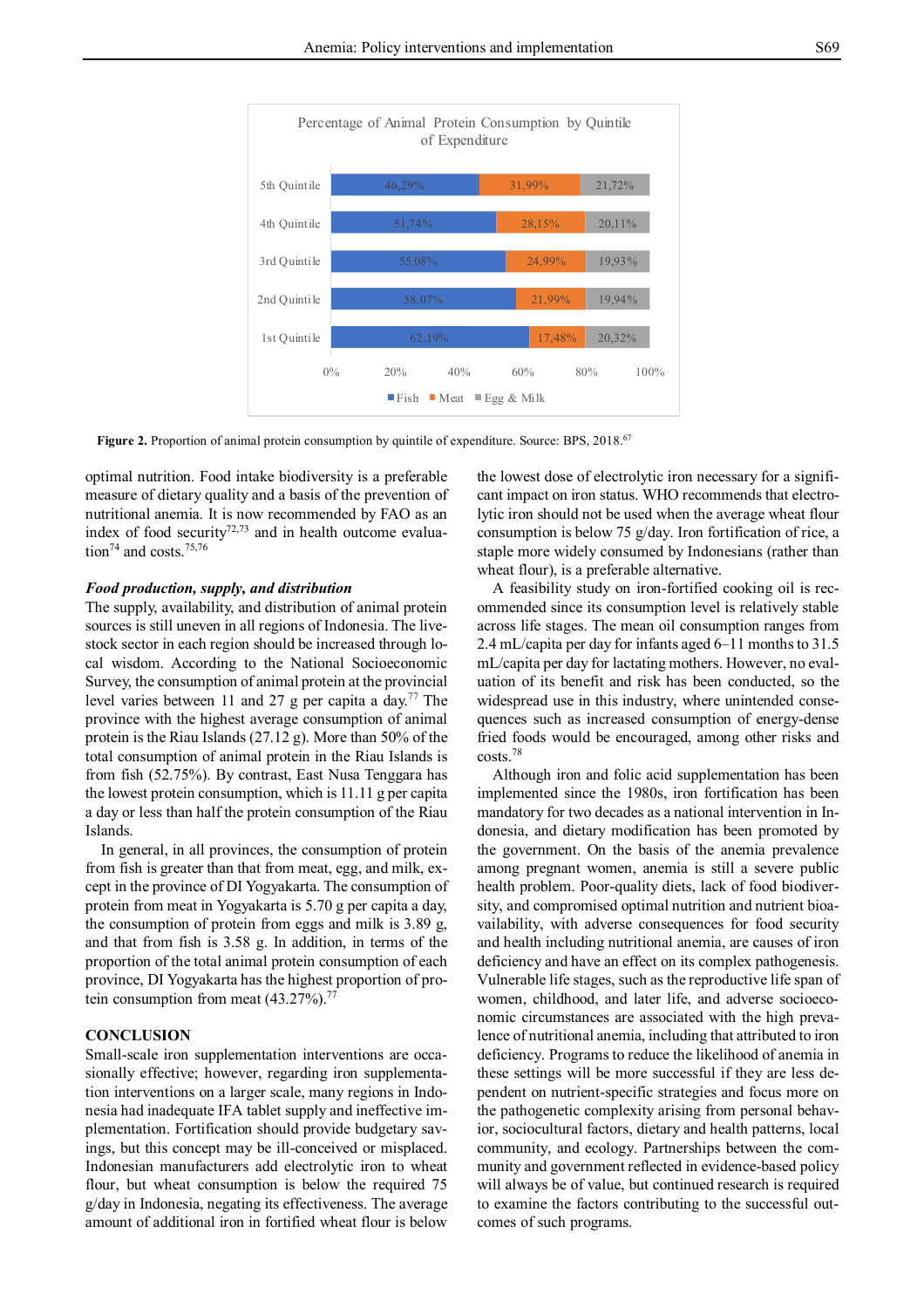## **ACKNOWLEDGMENT**

We express our gratitude to the Danone Institute Indonesia (DII) for its research grant in 2020, which fully supported the writing of this manuscript. We also thank the officers of the Directorate of Community Nutrition Ministry of Health of the Republic of Indonesia, Community Health Centers, and National Institute of Health Research and Development for their assistance with the data collection.

# **AUTHOR DISCLOSURES**

The authors have no conflicts of interest to declare. The study reported in this publication was supported by Danone Institute International (DII).

# **REFERENCES**

- 1. Saxena R, Sharma G, Gulati N. Iron-deficiency anemia and chronic kidney disease: An overview. World J Anemia. 2018; 2:85-9. doi: 10.5005/jp-journals-10065-0030
- 2. Warner M, Kamran M. Anemia, iron deficiency. 2020 Jan. StatPearls. Treasure Island (FL), editor. StatPearls Publishing; 2020. [2020/09/15]; Available from: https://www.ncbi. nlm.nih.gov/books/NBK448065/.
- 3. Miller JL. Iron deficiency anemia: A common and curable disease. Cold Spring Harb Perspect Med. 2013;3:a011866. doi: 10.1101/cshperspect.a011866.
- 4. Lukito W, Wahlqvist M. Intersectoral and eco-nutritional approaches to resolve persistent anemia in Indonesia. Asia Pac J Clin Nutr. 2020;29(Suppl 1):S1-S8. doi: 10.6133/apjcn. 202012\_29(S1).01.
- 5. WHO. Global nutrition targets 2025: anaemia policy brief (WHO/NMH/NHD/14.4). Geneva; WHO; 2014 [cited 2020/04/16]; Available from: https://www.who.int/nutrition/ publications/globaltargets2025\_policybrief\_anaemia/en/
- 6. Shekar M, Kakietek J, Dayton Eberwein J, Walters D. An investment framework for nutrition: Reaching the global targets for stunting, anemia, breastfeeding, and wasting. Washington, DC: World Bank; 2017. p. 6. doi: 10.1596/978- 1-4648-1010-7\_ch5 PMid:27744533.
- 7. Akhtar S, Ahmed A, Ahmad A, Ali Z, Riaz M, Ismail T. Iron status of the Pakistani population-current issues and strategies. Asia Pac J Clin Nutr. 2013;22:340-7. doi: 10. 6133/apjcn.2013. 22.3.17.
- 8. World Food Programme. Scalling up rice fortification in West Africa. Switzerland: Sight and Life; 2018 [cited 2020/11/25]; Available from: https://sightandlife.org/wp-content/ uploads/2018/12/SALWFP\_RFSuppl18\_en\_web.pdf
- 9. Chaparro CM, Suchdev PS. Anemia epidemiology, pathophysiology, and etiology in low- and middle-income countries. Ann N Y Acad Sci. 2019;1450:15-31. doi: 10. 1111/nyas.14092.
- 10. Hawkes C. 2018 Global Nutrition Report. Shining a light to spur action on nutrition. Bristol, UK: Development Initiatives; 2018 [cited 2020/07/15]; Available from: https://www.who.int/nutrition/globalnutritionreport/2018\_Gl obal Nutrition Report.pdf?ua=1
- 11. World Bank. Prevalence of anemia among pregnant women. World Health Organization, Global Health Observatory Data Repository/World Health Statistics; 2020 [cited 2020/09/03]; Available from: https://data.worldbank.org/indicator/SH. PRG.ANEM.
- 12. World Bank. Repositioning nutrition as central to development a strategy for large-scale action. Washington: World Bank; 2006. p. 210 [cited 2020/04/18]; Available from: https://openknowledge.worldbank.org/handle/10986/ 7409
- 13. Ministry of Health of the Republic of Indonesia. Main results of 2018 basic health research. Jakarta: Ministry of Health of the Republic of Indonesia; 2018 [cited 2020/06/05];

Available from: https:// kesmas.kemkes.go.id/assets/upload/dir\_519d41d8cd98f00/fi les/Hasil-riskesdas-2018\_1274.pdf

- 14. WHO. Sixty-fifth world health assembly. Geneva: WHO; 2020. p. 11–3 [cited 2020/09/03]; Available from: https://www.who.int/nutrition/topics/WHA65.6 resolution en.pdf.
- 15. WHO. World Health Organization Global targets 2025 to improve maternal, infant and young child nutrition. Geneva: WHO; 2020. [cited 2020/09/03]; Available from: www.who.int/nutrition/topics/nutrition\_%0Aglobaltargets20 25/en/.
- 16. WHO. The global prevalence of anaemia in 2011. Geneva: WHO; 2015 [cited 2020/05/20]; Available from: https://www.who.int/nutrition/publications/micronutrients/gl obal\_prevalence\_anaemia\_2011/en/
- 17. WHO. World Health Report 2002 Reducing risks, promoting healthy life. World Heal Rep. 2002;232.
- 18. WHO. Assessment, prevention and control. A guide for programme managers. Iron deficiency anaemia. Geneva: WHO; 2001 [cited 2020/09/10]; Available from: https://www.who.int/nutrition/publications/en/ida\_assessme nt prevention control.pdf
- 19. Ministry of Health of the Republic of Indonesia. 2013 Basic health research. Jakarta: National Institute of Health Research and Development; 2013. [cited 2020/11/17]; Available from: https://www.litbang. kemkes.go.id/laporan-riset-kesehatandasar-riskesdas/
- 20. Ministry of Health of the Republic of Indonesia. 2007 Basic health research. Jakarta: National Institute of Health Research and Development; 2008 [cited 2020/11/15]; Available from: https://www.litbang.kemkes.go.id/laporan-riset-kesehatandasar-riskesdas/
- 21. Barkley J, Kendrick KL, Codling K, Muslimatun S, Pachón H. Anaemia prevalence over time in Indonesia: estimates from the 1997, 2000, and 2008 Indonesia Family Life Surveys. Asia Pac J Clin Nutr. 2015;24:452-5. doi: 10.6133/ apjcn.2015.24.3.22
- 22. Muhilal, Sumarno I, Komari. Review of surveys and supplementation studies of anaemia in Indonesia. Food Nutr Bull. 1996;17:1-4. doi: 10.1177/156482659601700102.
- 23. Schultink W, Dillon D. Supplementation strategies to alleviate iron deficiency: Experiences from Indonesia. Nutr Res. 1998;18:1943-52. doi: 10.1016/S0271-5317(98)00164- X.
- 24. Helen Keller International [Indonesia]. Iron deficiency anemia in Indonesia. Report of the Policy Workshop. Jakarta: Helen Keller International Indonesia; 1997. p.1-16
- 25. Basta SS, Soekirman, Karyadi D, Scrimshaw NS. Iron deficiency anemia and the productivity of adult males in Indonesia. Am J Clin Nutr. 1979;32:916-25. doi: 10.1093/ ajcn/32.4.916 PMid:107787.
- 26. National Development Planning Agency. Five Year Development Plan IV. Jakarta: National Development Planning Agency; 1988 [cited 2020/10/15]; Available from: https://www.bappenas.go.id/id/data-dan-informasiutama/dokumen-perencanaan-dan-pelaksanaan/dokumenrencana-pembangunan-lima-tahun-repelita/
- 27. Jus'at, I, Achadi EL, Galloway R, Dyanto A, Zazri A, Supratikto G et al. Reaching young Indonesian women through marriage registries: An innovative approach for anemia control. J Nutr. 2000;130:456S-8S. doi: 10.1093/jn/ 130.2.456S.
- 28. WHO. Guideline : Daily iron and folic acid supplementation in pregnant women. Geneva: WHO; 2012 [cited 2020/08/15]; Available from: https://apps.who.int/iris/bitstream/handle/ 10665/77770/9789241501996\_eng.pdf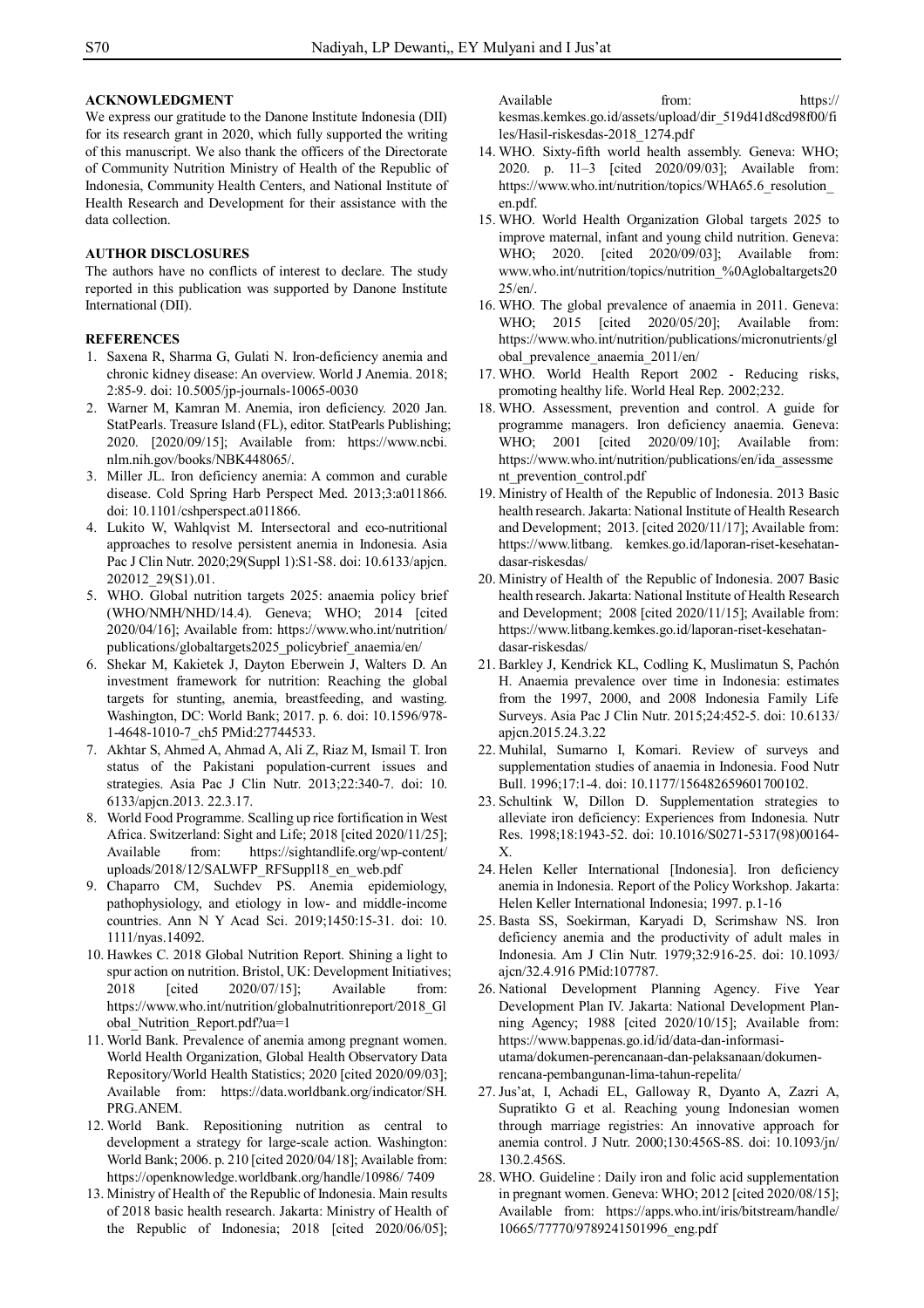- 29. Sudargo T, Dewanti D, Rahmawati VA. Comparing the efficiency between commercial and governmental iron-folic acid (IFA) supplement among pregnant women in Yogyakarta and Sleman. Researchers and Experts Discussion on Multiple Micronutrient Supplementations (MMS) for Pregnant Women as A Measure for Stunting Prevention. Jakarta, 13th January 2020. [cited 2020/04/15]; Available from: https://www.researchgate.net/profile/Mamik\_Sri\_Sumarmi/p ublication/343376882\_PROCEEDINGRESEARCHERS\_A ND\_EXPERTS\_DISCUSSION\_ON\_MULTIPLE\_MICRO NUTRIENT\_SUPPLEMENTATIONS\_MMS\_FOR\_PREG NANT\_WOMEN\_AS\_A\_MEASURE\_FOR\_STUNTING PREVENTION/links/5f25fba1299bf134049a3b4e
- 30. Fitriana F, Dwi Pramardika D. Evaluation of the IFA Tablet Program in Adolescent Girls. Indonesian Journal of Health Promotion. 2019;2:200-7. doi: 10.31934/mppki.v2i3.807.
- 31. Directorate of Community Nutrition. Guidelines for the iron deficiency anemia prevention program in adolescent girls and women at reproductive age. Jakarta: Ministry of Health of the Republic of Indonesia 2016. p.97.
- 32. Directorate of Community Nutrition. 2018 Performance accountability report. Jakarta: Ministry of Health of the Republic of Indonesia; 2019 [cited 2020/07/07]; Available from: https:// kesmas.kemkes.go.id/assets/upload/dir\_ 60248a365b4ce1e /files/SAKIP-GIZI-2018\_1559.pdf.
- 33. Financial Audit Agency Republic of Indonesia. Summary of 2019 semester audit results. Jakarta: The Audit Agency; 2020  $[\text{cited}$   $2020/08/25]$ ; Available from: https://www.bpk.go.id/ihps
- 34. Ministry of Health of the Republic of Indonesia. Program guidelines for procurement and monitoring the quality of IFA tablets for pregnant women in community-based. Jakarta: Ministry of Health of the Republic of Indonesia and Millenium Challenge Account - Indonesia; 2015 [cited 2020/08/19]. Available from: https://www.academia.edu/28222067/Pedoman\_Program\_Pe mberian\_dan\_Pemantauan\_Mutu\_Tablet\_Tambah\_Darah\_U ntuk Ibu Hamil Millennium Challenge Account Indonesi a
- 35. WHO & FAO. Guidelines on food fortification with micronutrients. Geneva: World Health Organization; 2006 [cited 2020/07/15]; Available from: https://www.who.int/ nutrition/publications/guide\_food\_fortification\_micronutrie nts.pdf
- 36. Blanco-Rojo R, Vaquero MP. Iron bioavailability from food fortification to precision nutrition. A review. Innovative Food Science and Emerging Technologies. 2019;51:126-38. doi: 10.1016/j.ifset.2018.04.015.
- 37. Gustian A El. Development of food fortification programs and identification of fortified foods. Bogor: Bogor Agricultural University: 2013 [cited 2020/04/17]; Available from: https://repository.ipb.ac.id/handle/123456789/63945
- 38. Hartanto ES. Review of Indonesian national standard application of wheat product as a food ingredient. Jurnal Standardisasi [Journal of Standardization]. 2012;14:164-72. doi: 10.31153/js.v14i2.97.
- 39. Adawiyah DR, Muhandri T, Subarna S, Sugiyono1 S. The effect of iron fortification using Fe-sulfate, Fe-fumarate and Na Fe EDTA on the sensory quality of wheat flour. Jurnal Mutu Pangan Indonesia [Journal of Food Quality]. 2019;6:54-62. doi: 10.29244/jmpi.2019.6.54.
- 40. WHO, FAO, UNICEF, GAIN, MI, FFI. Recommendations on wheat and maize flour fortification. Meeting Report: Interim Consensus Statement. Geneva: WHO; 2009 [cited 2020/04/12]; Available from: http://www.who.int/nutrition /publications/micronutrients/wheat\_maize\_fort.pdf
- 41. Hurrell R, Bothwell T, Cook JD, Dary O, Davidsson L,

Fairweather-Tait S et al. The usefulness of elemental iron for cereal flour fortification: a SUSTAIN Task Force report. Sharing United States Technology to Aid in the Improvement of Nutrition. Nutr Rev. 2002;60:391-406. doi: 10.1301/ 002966402320964061.

- 42. Hurrell R, Ranum P, De Pee S, Biebinger R, Hulthen L, Johnson Q et al. Revised recommendations for iron fortification of wheat flour and an evaluation of the expected impact of Current national wheat flour fortification programs. Food Nutr Bull. 2010;31(Suppl):S7-21. doi: 10.1177/ 15648265100311S102.
- 43. Siswanto et al. 2014 Total Diet Study: Indonesian Individual Food Consumption Survey. Jakarta: National Institute of Research and Development: 2014. [2020/06/14]; Available from: https://labmandat.litbang.kemkes.go.id/images/download/la poran/RIKHUS/2012/Laporan\_SDT2014.pdf.
- 44. Zimmermann MB, Winichagoon P, Gowachirapant S, Hess SY, Harrington M, Chavasit V et al. Comparison of the efficacy of wheat-based snacks fortified with ferrous sulfate, electrolytic iron, or hydrogen-reduced elemental iron: Randomized, double-blind, controlled trial in Thai women. Am J Clin Nutr. 2005;82:1276-82. doi: 10.1093/ajcn/82. 6.1276.
- 45. Sun J, Huang J, Li W, Wang L, Wang A, Huo J et al. Effects of wheat flour fortified with different iron fortificants on iron status and anemia prevalence in iron deficient anemic students in Northern China. Asia Pac J Clin Nutr. 2007;16: 116-21. doi : 10.6133/APJCN.2007.16.1.15
- 46. Kendrick K, Codling K, Pachon H. The contribution of wheat flour fortification to reducing anemia in Indonesia. Eur J Nutr Food Soc. 2015;5:446-7. doi: 10.9734/EJNFS/2015/20904.
- 47. Soekirman, Jus'at I. Food fortification in Indonesia. Malays J Nutr. 2017;23:1-7.
- 48. Haas JD, Beard JL, Murray-Kolb LE, Del Mundo AM, Felix A, Gregorio GB. Community and international nutrition ironbiofortified rice improves the iron stores of nonanemic Filipino women. J Nutr. 2005;135:2823-30. doi: 10.1093/jn/ 135.12.2823 PMid:16317127.
- 49. National Development Planning Agency. 2011-2015 National action plan for food and nutrition. Jakarta: National Development Planning Agency: 2011 [cited 2020/07/10]; Available from: https://www.bappenas.go.id/files/4613/5228/2360/ran-pg-2011-2015.pdf.
- 50. Food Safety Competent Authority. Amarta, the fortified rice. Food Safety Agency. 2020. [cited 2020/07/31]; Available from: http://keamananpangan.bkp.pertanian.go.id/.
- 51. Alika R. BULOG (National Logistical Supply Organization) sells vitamin enrichment rice which no need to be washed. Katadata.co.id, September 20,2019 [cited 2020/08/27]; Available from: https://katadata.co.id/ agustiyanti/berita/ 5e9a4e6d09ae8/bulog-jual-beras-bervitamin-tanpa-perludicuci.
- 52. Ramsay LC, Charles CV. Review of iron supplementation and fortification. INTECH. 2015;175-95. doi: 10.5772/58987.
- 53. Mwangi M, Phiri K, Abkari A, Gbané M, Bourdet-Sicard R, Braesco V et al. Iron for Africa—Report of an Expert Workshop. Nutrients. 2017;9:576. doi: 10.3390/nu9060576.
- 54. Sandjaja S, Jus'at I, Jahari A, Tilden R, Ernawati F, Soekarjo D et al. Fortifying cooking oil with vitamin A in two rural districts of Indonesia: Impact on vitamin A status of mothers and children. Eur J Nutr Food Saf. 2015;5:802-3. doi: 10.9734/EJNFS/2015/21099.
- 55. Sandjaja, Jusat I, Jahari AB, Ifrad, Htet MK, Tilden RL et al. Vitamin A-fortified cooking oil reduces Vitamin A deficiency in infants, young children and women: Results from a programme evaluation in Indonesia. Public Health Nutr.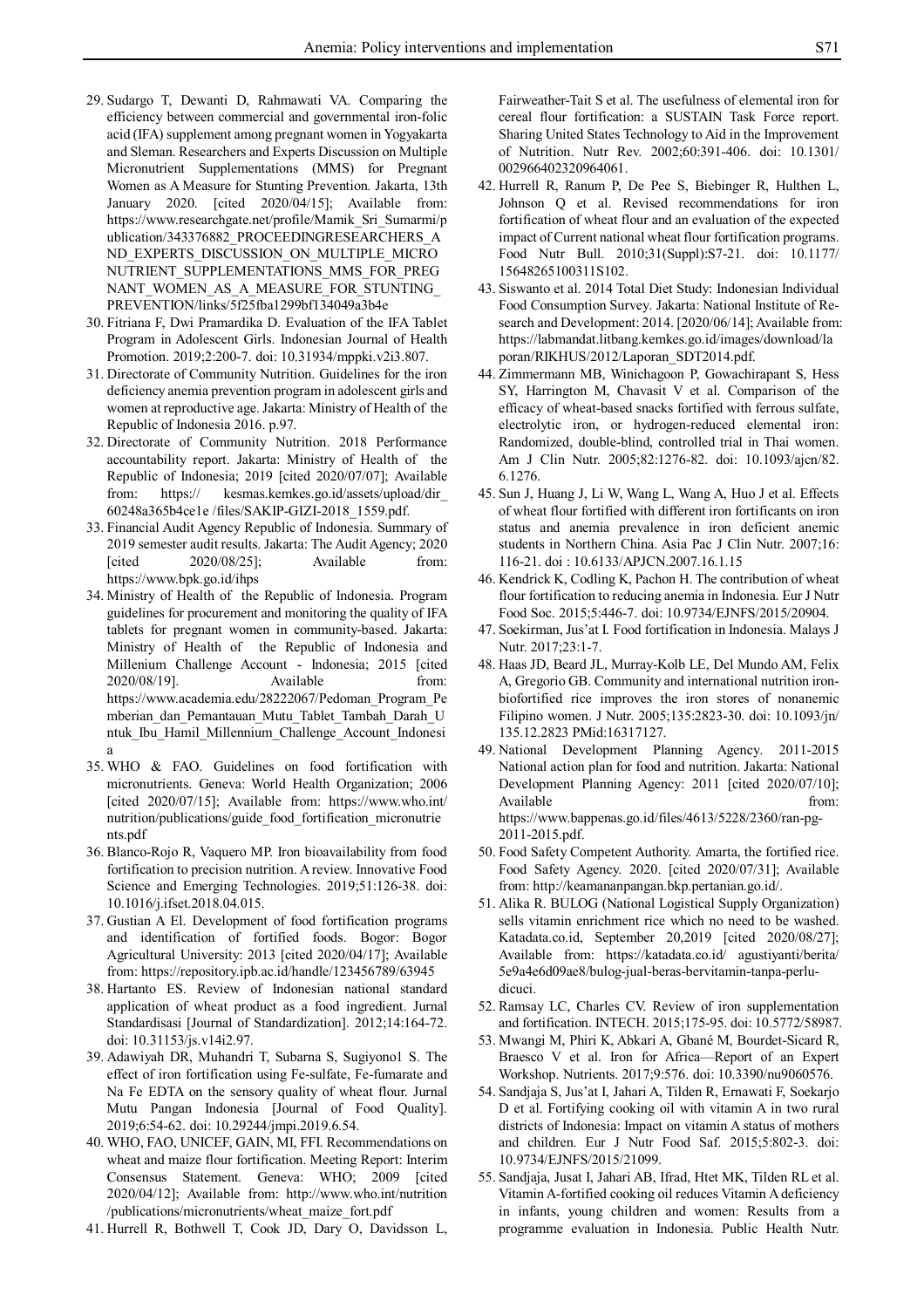2015;18:2511-22. doi: 10.1017/S136898001400322X.

- 56. Mulyani EY, Kuswari M, Sudikno, Sandjaja, Ernawati F. Limitations in vitamin A supplementation to optimise serum retinol in preschool children from two central Java districts. Asia Pac J Clin Nutr. 2016;25(Suppl 1):S305. doi: 10.6133/ apjcn.122016.s8
- 57. WHO & FAO. Preparation and use of food-based dietary guidelines: Report of a joint FAO/WHO consultation. Nicosia, Cyprus: WHO; 1998 [cited 2020/05/23]; Available from: https://www.who.int/nutrition/publications/nutrientrequirem ents/WHO\_TRS\_880/en/.
- 58. Soedarmo P. Gizi dan Saya (Nutrition and Me). Jakarta: Balai Penerbit FKUI; 1995. p. 35
- 59. Soekirman. Nutrition science and its application. Jakarta: Directorate General of Higher Education, Ministry of Education and Culture of the Republic of Indonesia; 2000. p. 150.
- 60. Achadi E, Pujonarti SA, Sudiarti T, Rahmawati, Kusharisupeni, Mardatillah et al. Primary schools are the entrance to improve knowledge, attitudes and behavior of balanced nutrition in the community. Jurnal Kesehatan Masyarakat Indonesia [Indonesian Journal of Public Health]. 2010;5:42-7. doi: 10.21109/ KESMAS.V5I1.161.
- 61. Soekirman. Taking the Indonesian nutrition history to leap into betterment of the future generation: Development of the Indonesian Nutrition Guidelines. Asia Pac J Clin Nutr. 2011;20:447-51. doi: 10.6133/APJCN.2011.20.3.14.
- 62. National Development Planning Agency. Five year development Plan VI. National Development Planning Agency; 1994 [cited 2020/06/24]; Available from: https://www.bappenas.go.id/id/data-dan-informasi-utama/ dokumen-perencanaan-dan-pelaksanaan/dokumen-rencanapembangunan-lima-tahun-repelita/.
- 63. Soekirman. "Neglected" Nutrition in National Development in Indonesia (1999-2008). In Paper presentated at the ACN Meeting in Hanoi, Vietnam; 2005.
- 64. Fahmida U, Rospita L. Report compilation of studies related to food consumption, physical exercise, healthy lifestyle, and nutritional status conducted in Indonesia between 2000-2010: Age group children under the age of five. Jakarta; 2010 [cited 2020/07/13]; Available from: http://www.danonenutrindo.org /pdf/Fahmida.pdf.
- 65. Santika O, Fahmida U, Ferguson EL. Development of foodbased complementary feeding recommendations for 9- to 11 month-old peri-urban indonesian infants using linear programming. J Nutr. 2009;139:135-41. doi: 10.3945/jn.108. 092270.
- 66. Prasetyo A. Indonesia's animal protein consumption is still low. Media of Indonesia. July 4, 2018 [cited 2020/08/4]. Available from: https://mediaindonesia.com/read/detail/ 170087-konsumsi-protein-hewani-indonesia-masih-rendah.
- 67. Central Bureau of Statistics. Average daily per capita protein and calorie consumption in the 1990 - 2018. 2018 [cited 2020/08/20]; Available from: https://www.bps.go.id/ statictable/2018/01/11/1986/rata-rata-harian-konsumsiprotein-per-kapita-dan-konsumsi-kalori-per-kapita-tahun-1990---2018.html.
- 68. Harper JL, Brady JD, Driskel JA. Food, nutrition, and agriculture. Jakarta: UI Press; 1985. p. 154
- 69. Setiawan N. Development of animal protein consumption in Indonesia: Analysis of the results of the National Socio-Economic Survey. Jurnal Ilmu Ternak [Journal of Animal Science]. 2006;6:1:68-74. doi: 10.24198/jit.v6i1.2270.
- 70. Sediaoetama, Djaelani A. Nutrition science for students and professionals. Jakarta: Dian Rakyat; 2000. p. 56
- 71. Mahan LK, Escott-Stump S, Raymond JL. Krause's food and the nutrition care process 14<sup>th</sup> edition. St. Louis, Missouri:

Elsevier; 2013 p. 636.

- 72. Ruel MT. Is dietary diversity an indicator of food security or dietary quality? A review of measurement issues and research needs. Food Nutr Bull. 2003;24:231-2. doi: 10.1177/ 156482650302400217.
- 73. Hoddinott J, Yohannes Y. Dietary diversity as a food security indicator; food consumption and nutrition division discussion paper. Int Food Policy Res Inst. 2002;24:163-80. doi: 10.22004/AG.ECON.16474.
- 74. Lee MS, Huang YC, Su HH, Lee MZ, Wahlqvist ML. A simple food quality index predicts mortality in Elderly Taiwanese. J Nutr Heal Aging. 2011;15:815-21. doi: 10. 1007/s12603-011-0081-x.
- 75. Lo YT, Chang YH, Lee MS, Wahlqvist ML. Dietary diversity and food expenditure as indicators of food security in older Taiwanese. Appetite. 2012;58:180-7. doi: 10.1016/j.appet. 2011.09.023.
- 76. Lo YT, Chang YH, Wahlqvist ML, Huang HB, Lee MS. Spending on vegetable and fruit consumption could reduce all-cause mortality among older adults. Nutr J. 2012;11:1-9. doi: 10.1186/1475-2891-11-113.
- 77. Central Bureau of Statistics. Socio-Economic Monitoring Survey. Central Bureau of Statistics: 2017 [cited 2020/03/17]; Available from: https://www.bps.go.id/publication/download.html.
- 78. Wahlqvist ML. Benefit risk and cost ratios in sustainable food and health policy: Changing and challenging trajectories. Asia Pac J Clin Nutr. 2020;29:1-8. doi: 10.6133/apjcn. 202003\_29(1).0001.
- 79. Siekmans K, Roche M, Kung'u JK, Desrochers RE, De-Regil LM. Barriers and enablers for iron folic acid (IFA) supplementation in pregnant women. Matern Child Nutr. 2018;5(Suppl):1-13. doi: 10.1111/mcn.12532.
- 80. Natalia S, Sumarmi S, Nadhiroh SR. Antenatal and Fe tablet coverage and its relationship with anemia prevalence in East Java. Media Gizi Indonesia [Indonesian Nutrition Media]. 2016;11:70-6. doi: 10.20473/ mgi.v11i1.70-76.
- 81. Rahmiati BF, Briawan D, Madanijah S. Qualitative study of improvement factor and strategy of supplementation program in Tasikmalaya regency. Media Gizi Mikro Indonesia [Indonesian Micronutrients Media]. 2018;9:113-22. doi: 10.22435/mgmi.v9i2.619.
- 82. Permatasari T, Briawan D, Madanijah S. The effectiveness of the iron supplementation program for adolescent girl in Bogor City. Media Kesehatan Masyarakat Indonesia [Indonesian Public Health Media]. 2018;14:1-8. doi: 10.30597/mkmi.v14i1.3705.
- 83. Briawan D, Adriyani A, Pusporini P. Determinants of supplementation program success on female students. Jurnal Gizi Klinik Indonesia [Indonesian Journal of Clinical Nutrition]. 2009;6:78-83. doi: 10.22146/ijcn.17715.
- 84. Dahlia S, Sirajuddin S, Citrakesumasari. A Report of evaluation of the IFA tablet program for pregnant women in the Binamu Community Health Center, Binamu District, Jeneponto Regency. Makassar: Postgraduate Program of Hasanuddin University; 2013 [cited 2020/04/18]; Available from:

http://pasca.unhas.ac.id/jurnal/files/d85bd49a48de2af3e4f15 020ee7c7b34.pdf.

- 85. Tuju SO, Nugraheni SA, Wulan LRK. Analysis on the implementation of iron supplementation program by midwives at primary healthcare center in South Minahasa. Jurnal Manajemen Kesehatan Indonesia [Indonesian Journal of Health Management]. 2013;1:153-8. doi: 10.14710/jmki.1. 3.2013.%25p.
- 86. Secapramana ED. A Report of evaluation of the IFA tablet program for pregnant women at the public health center, Klari